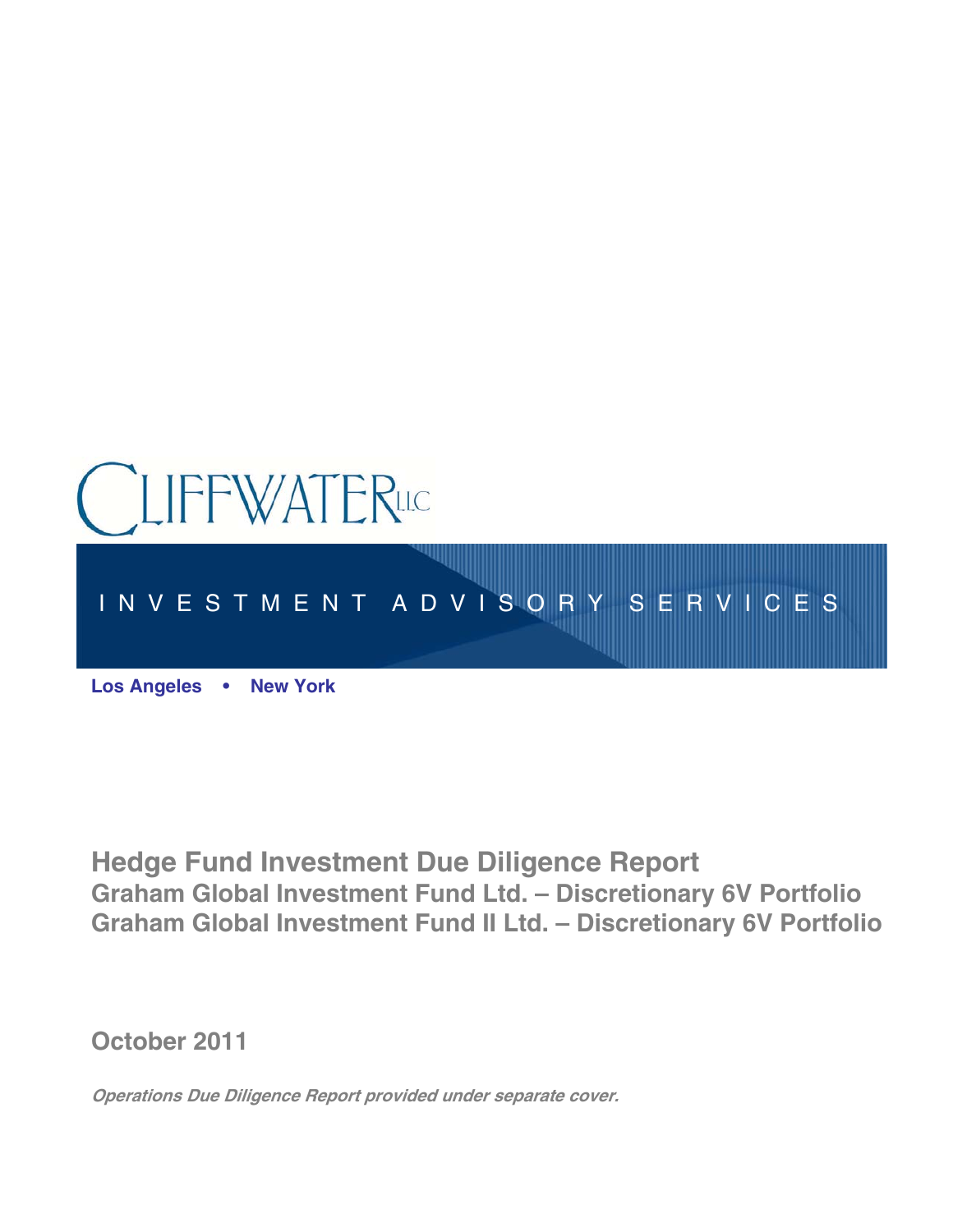| <b>Firm Name:</b>            | Graham Capital Management, L.P.                                    |  |                  |              |
|------------------------------|--------------------------------------------------------------------|--|------------------|--------------|
| <b>Fund Name:</b>            | Graham Global Investment Fund Ltd. - Discretionary 6V Portfolio    |  |                  |              |
|                              | Graham Global Investment Fund II Ltd. - Discretionary 6V Portfolio |  |                  |              |
| <b>Fund/Strategy Assets:</b> | \$1.7B                                                             |  |                  |              |
| Style:                       | Global Macro                                                       |  | Location:        | Rowayton, CT |
| <b>Review Date:</b>          | October 2011                                                       |  | <b>Reviewer:</b> |              |

# **Hedge Fund Investment Due Diligence Report**

People and Organization: Graham Capital Management, L.P. ("GCM," "Graham" or "the manager") is a Connecticut-based asset management company founded in 1994 by Kenneth Tropin. GCM is owned by KGT Investment Partners, which is in turn owned by Mr. Tropin. GCM began as a systematic global macro trend-following investment firm but expanded in 1999 to include discretionary global macro trading strategies. The discretionary macro traders exclusively managed Mr. Tropin's proprietary capital until 2004, when the firm launched the Discretionary-6V fund ("D6V" or "the fund") and took external capital. Today, the firm manages \$8.6B across systematic and discretionary strategies. The discretionary macro strategies (D6V + D12V) have \$1.7B in assets under management.

Investment Strategy and Process: D6V combines 14 of GCM's most successful discretionary trading strategies into a single fund. D6V's underlying component strategies trade all major liquid asset classes globally: rates, credit, commodities, currencies, and equity index markets. Trading strategies vary from relative value-focused to directionally-focused, and time periods vary from short-term (intra-day) to longterm (3 month+). The key to the diversification of D6V is the idiosyncratic nature of each of the 14 underlying strategies' return streams.

Performance: The D6V Fund aims to maximize Sharpe ratio with a target volatility of 5-7%. The D6V Fund has generated a 7.12% return with a standard deviation of 5.64% since inception, for a Sharpe ratio of 0.79 over the period June 2004 to August 2011.

Risk Management: An eight-person Risk Committee meets daily to review position-level details, current market conditions, performance by strategy, and firm-wide liquidity and counterparty risk. The chief risk officer's four-person risk team monitors daily P&L of the 14 portfolio managers as well as the 10 "farm team" proprietary capital portfolio managers. Each portfolio manager is subject to strict position and concentration limits. Similarly to other global macro managers, the firm applies a stop-loss risk management framework. Portfolio managers are required to reduce risk by 50% as they experience a peak-to-through rolling monthly drawdown in excess of 5%.

Operations Analysis: Graham's team of 93 non-investment professionals effectively manages all trading and business operations. The manager has institutional-quality processes and controls related to trade confirmation and reconciliation. The firm is registered with the CFTC and has developed robust compliance and risk monitoring procedures. The independent administrator, has a dedicated team of 25 to ensure focus on the valuation and maintenance of the official books and records of the firm. No material departures from best practices were identified during Cliffwater's operational due diligence.

## Investment Terms:

D6V charges a 2% management fee and a 20% performance fee subject to a high-water mark. These fees are in line with hedge fund standards and lower than Graham's multi-manager global macro peers. Redemption terms are quarterly with 30-days' notice. There are no lock-ups, hurdle rate, gates or sidepockets. No key man provisions are provided by the fund.

### **Recommendation**

D6V is recommended for investment in the Global Macro category.

This report reflects information only through the date hereof. Our due diligence and reporting rely upon the accuracy and completeness of financial information (which may or may not be audited by the fund manager) and other information publicly available or provided to us by the fund manager, its professional staff, and through other references we have contacted. We have not conducted an independent verification of the information provided other than as described in this report. Our conclusions do not reflect an audit of the investment nor should they be construed as providing legal advice. Past performance does not guarantee future performance. The information contained herein is confidential commercial or financial information, the disclosure of which would cause substantial competitive harm to you, Cliffwater LLC, or the person or entity from whom the information was obtained, and may be protected from disclosure by applicable law.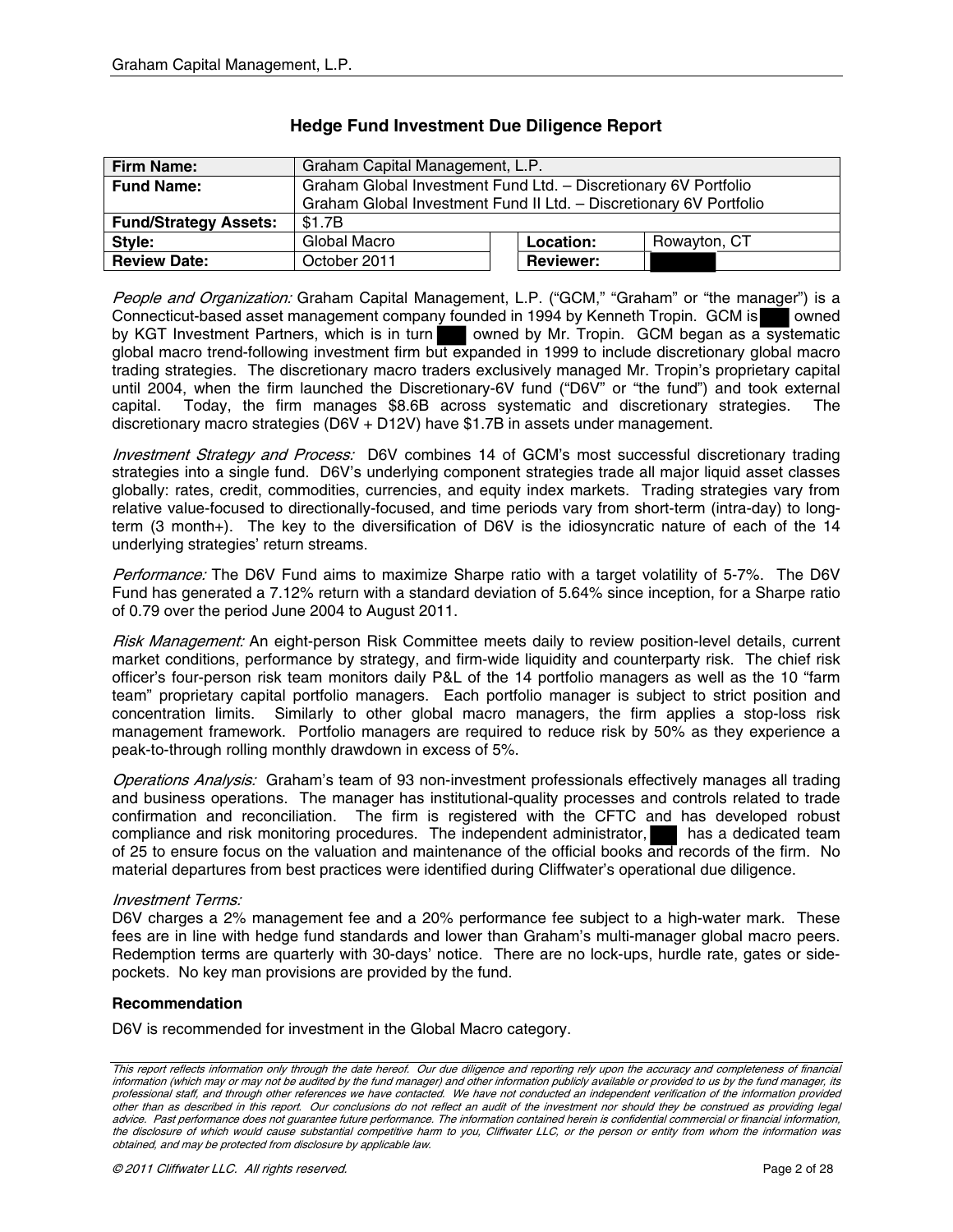# **People and Organization**

GCM was founded by Kenneth G. Tropin in 1994 as a proprietary trading company. Trading started in 1994 with \$29mm: a \$25mm seed investment from Paul Tudor Jones' Tudor BVI Fund and a \$4mm investment from Mr. Tropin. Originally set up to run systematic macro trend-following strategies, GCM hired discretionary macro traders in 1998 and offered a dedicated discretionary macro vehicle in 2004. Over time, the firm's quantitative and discretionary strategies have evolved to incorporate multiple time frames and trading methodologies. Today, GCM focuses on macro-oriented quantitative and discretionary investment strategies in the global fixed income, currency, commodity and equity markets. The firm has also created blended portfolios that include a combination of quantitative and discretionary strategies. The firm manages \$8.6B across systematic and discretionary macro products.

As the seed investor, Tudor BVI received a minority ownership stake in the firm at inception in 1994. Tudor BVI maintained a direct investment in Graham until 2003, when Mr. Tropin

Today, the firm's equity is owned by  $\overline{Mr}$ . Tropin, while senior business and operational professionals and traders share in the overall firm economics.

GCM is managed by Mr. Tropin with the assistance of an experienced team of senior investment and business professionals. The investment side is overseen by Pablo Calderini, the Chief Investment Officer, William Pertusi, the Chief Risk Officer, Barry Fox, the Director of Research and Thomas P. Schneider, the Chief Trader. Meanwhile, the business and operations functions are managed by Paul Sedlack, the Chief Executive Officer and Robert Murray, the Chief Operating Officer.

Kenneth G. Tropin is Chairman, Founder and a Principal of Graham Capital Management. Mr. Tropin's current responsibilities at Graham include oversight of the Firm's quantitative and discretionary portfolio strategies, Chairman of the Firm's Executive and Investment Committees, and Senior Member of the Firm's Risk and Compliance Committees. Additionally, Mr. Tropin is responsible for managing the strategic investment of the Firm's proprietary capital. Prior to founding Graham, Mr. Tropin spent 5 years (1989-1993) as President and Chief Executive Officer of John W. Henry & Company, Inc. and 8 years (1981-1989) as Senior Vice President and Director of Managed Futures at Dean Witter Reynolds. Mr. Tropin has also served as Chairman of the Managed Funds Association and its predecessor organization, which he was instrumental in founding during the 1980's.

Pablo Calderini is the Chief Investment Officer of GCM. Mr. Calderini works closely with the firm's Chairman in managing all aspects of the firm's discretionary trading business and is a member of the Executive, Investment, Risk, Research and Compliance Committees. Prior to joining GCM in August 2010, Mr. Calderini held positions of increasing responsibility at Deutsche Bank, most recently the Global Head of Equity Proprietary Trading. Mr. Calderini commenced his career at Deutsche Bank as Global Head of Emerging Markets and was instrumental in transforming Deutsche Bank into an industry leader in this area. During his tenure at Deutsche Bank, Mr. Calderini also helped manage several groups across the fixed income and equity platforms, including the Global Credit Derivatives Team. Prior to joining Deutsche Bank in 1997, Pablo held trading positions within derivatives and emerging markets at Lehman, JP Morgan and Cargill. Pablo received a B.A. in Economics from Universidad Nacional de Rosario and a Masters in Economics from Universidad del Cema, each in Argentina.

William G. Pertusi, CFA, is Chief Risk Officer and a Principal of GCM. Prior to joining GCM in April 2006, he was a Director and Risk Manager at SAC Capital Advisors, where he was responsible for working with portfolios across all product areas. From 1992 to 1998 and from 1999 to 2002, Mr. Pertusi was employed by Lehman Brothers in various roles: from 1999 to 2002, he was Senior Vice President and Global Head of Content (Internet e-Commerce) for Lehman; from 1995 to 1998, he ran the mortgage repo desk and acted as risk manager within the firm's Central Funding Unit globally; and from 1992 to 1995, he was Senior Vice President in mortgage sales and mortgage trading. In 1998, Mr. Pertusi worked at CSFB as a proprietary trader before returning to Lehman in 1999. Before joining Lehman in 1992, Mr. Pertusi worked in fixed income sales at First Boston and at Salomon Brothers, and before business school, he began his career at Merrill Lynch. Mr. Pertusi holds the Chartered Financial Analyst designation, is a member of the CFA Institute, is a member of the Professional Risk Managers' International Association and is a member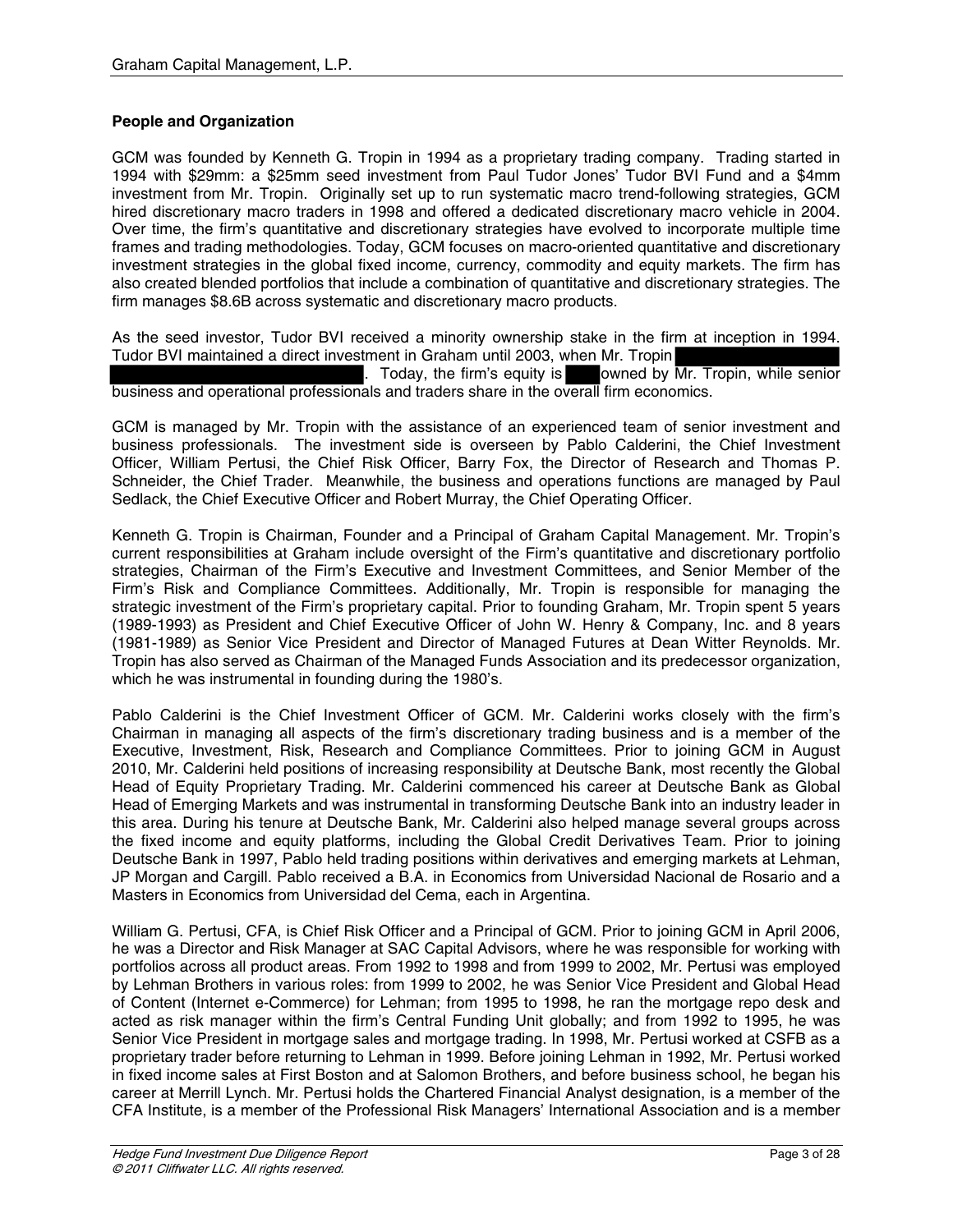of the adjunct faculty in mathematics at Fairfield University. He earned a B.S. in Electrical Engineering from Lehigh University in 1983, an M.B.A. from Harvard University in 1987, and an M.S. in Mathematics from Fairfield University in 2006.

Barry S. Fox is Director of Research and a Principal of GCM. Mr. Fox joined GCM in August 2000 as a portfolio manager and developed several systematic trading programs. In May 2005, he joined GCM's Research Department, was appointed Co-Associate Director of Research in October 2005, and was appointed Director of Research in April 2007. From March 1991 until April 1998, Mr. Fox held positions of increasing responsibility at John W. Henry & Co. Inc., concluding as the Director of Research. From June 1989 until March 1991, Mr. Fox was a partner at Technical Trading Group in Farmingdale, New York. Mr. Fox received a B.S. in Business Administration from the State University of New York at Buffalo in 1986.

Thomas P. Schneider is an Executive Vice President, Chief Trader and a Principal of GCM. He is responsible for managing GCM's systematic futures and foreign exchange trading execution, including all core and short term quantitative trading strategies. He began managing the systematic trading group when he joined the firm in 1994 and has since formulated the trading department's policies and procedures. In addition, he is responsible for managing GCM's prime brokerage and execution relationships for all systematic trading. Prior to joining Graham, Mr. Schneider worked as Chief Trader for Chang Crowell Management Corporation, a commodity trading advisor in Norwalk, Connecticut, where he was responsible for streamlining operations for more efficient order execution. From 1985 through 1993, Mr. Schneider held positions of increasing responsibility at ELM Financial, Inc., a commodity trading advisor in Dallas, Texas, where he was ultimately Chief Trader, Vice President and Principal responsible for compliance, accounting, and 24 hour trading execution. Mr. Schneider graduated from the University of Notre Dame in 1983 with a B.B.A. in Finance and received his Executive M.B.A. from the University of Texas at Austin in 1997. Mr. Schneider has also been an NFA Arbitrator and has served on the MFA's Trading and Markets Committee.

Paul Sedlack is Chief Executive Officer, General Counsel and a Principal of GCM. He oversees the operation of the finance and administration departments and is also responsible for all legal and compliance matters. Mr. Sedlack began his career at the law firm of Coudert Brothers in New York in 1986 and was resident in Coudert's Singapore office from 1988 to 1989. Prior to joining GCM in June 1998, Mr. Sedlack was a Partner at the law firm of McDermott, Will & Emery in New York, focusing on securities and commodities laws pertaining to the investment management and related industries. Mr. Sedlack received a J.D. from Cornell Law School in 1986 and an M.B.A. in Finance in 1983 and B.S. in Engineering in 1982 from State University of New York at Buffalo.

Robert E. Murray is Chief Operating Officer and a Principal of GCM, responsible for the management and oversight of GCM's client services, systematic trading, risk management and technology efforts. Prior to joining GCM, from 1984 until June 2003, Mr. Murray held positions of increasing responsibility at various Morgan Stanley entities (and predecessors), including Managing Director of the Strategic Products Group, Chairman of Demeter Management Corporation (a commodity pool operator that grew to \$2.3 billion in assets under management during Mr. Murray's tenure) and Chairman of Morgan Stanley Futures & Currency Management Inc. (a commodity trading advisor). Mr. Murray was a member of the Board of Directors of the National Futures Association from 1999 to 2009 and served on its Finance, Membership and Appeals Committees. Mr. Murray has also served as Vice Chairman and a Director of the Board of the Managed Funds Association. Mr. Murray received a Bachelor's Degree in Finance from Geneseo State University in 1983.

GCM has numerous fund offerings but all fall within one of two categories: systematic global macro and discretionary global macro.<sup>1</sup> The various fund strategies are presented in Exhibit 1 below.

 $\overline{a}$ 

<sup>1</sup> All of Graham's fund names reference their target volatility. For example, the K4D-10V targets an annualized volatility of 10%.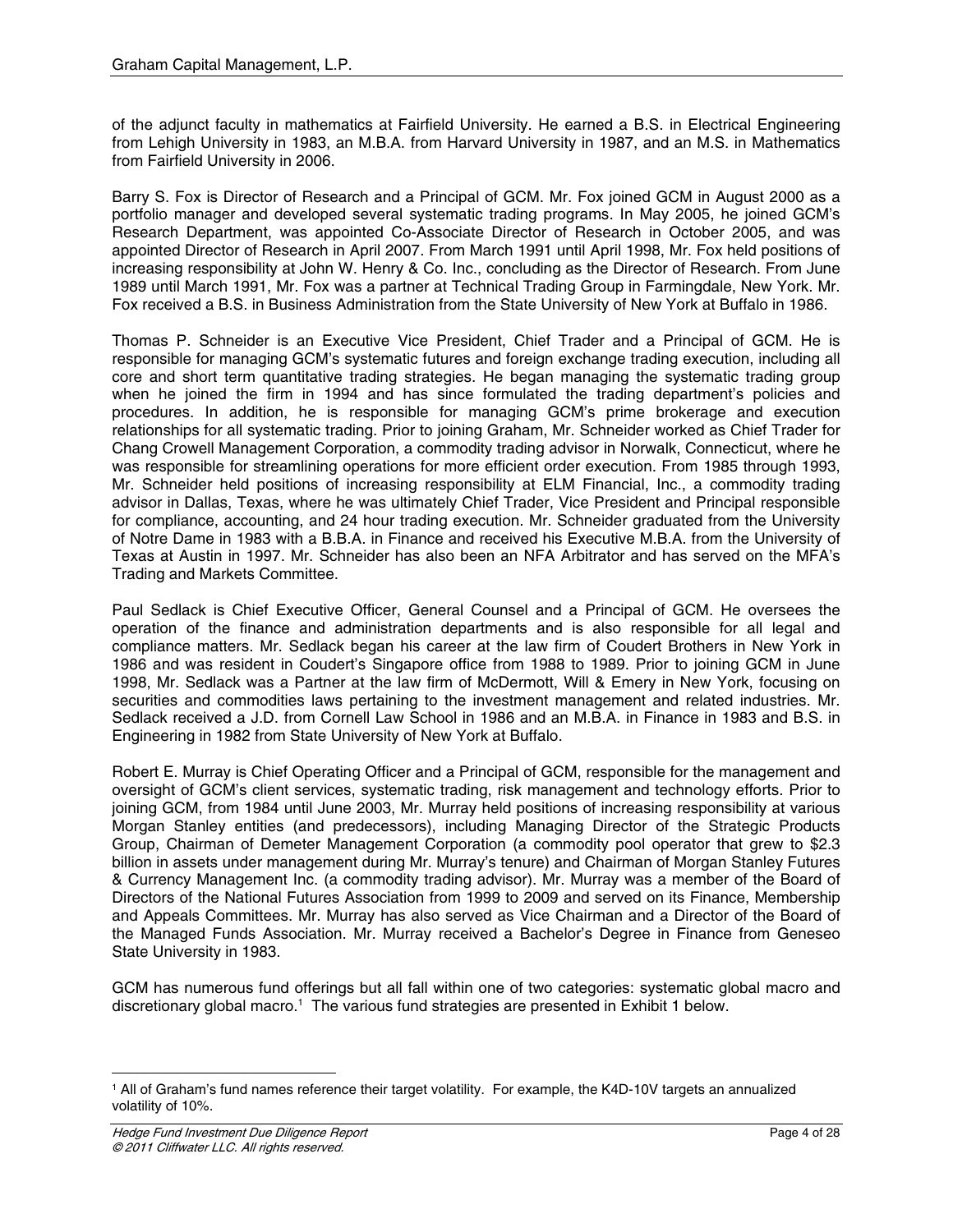| <b>SYSTEMATIC GLOBAL MACRO</b><br><b>STRATEGIES</b> |               |           | <b>DISCRETIONARY MACRO</b><br><b>STRATEGIES</b> |               |           | <b>DISCRETIONARY / SYSTEMATIC</b><br><b>MACRO STRATEGIES</b> |                           |               |               |
|-----------------------------------------------------|---------------|-----------|-------------------------------------------------|---------------|-----------|--------------------------------------------------------------|---------------------------|---------------|---------------|
|                                                     | Volatilitv    |           |                                                 | Volatility    |           |                                                              |                           | Volatility    |               |
| Portfolio                                           | Target        | Inception | Portfolio                                       | Target        | Inception |                                                              | Portfolio                 | Target        | Inception     |
| <b>K4D 10V</b>                                      | $8\% - 12\%$  | Feb-95    | Discretionary<br>6V                             | $5\% - 7\%$   | Sep-03    |                                                              | Proprietary<br>Matrix 10V | $8\% - 12\%$  | <b>Jul-99</b> |
| <b>K4D 15V</b>                                      | $12\% - 15\%$ | Jan-01    | Discretionary<br>12V                            | $10\% - 14\%$ | Sep-03    |                                                              | Proprietary<br>Matrix 20V | $16\% - 24\%$ | Sep-06        |
| <b>K4D 20V</b>                                      | 16% - 24%     | Jan-98    |                                                 |               |           |                                                              |                           |               |               |

## Exhibit 1 Graham Capital Management, L.P. Investment Strategies

On the systematic side, GCM offers three versions of their flagship K4D fund. Targeting volatilities of 10%, 15%, or 20%, the three K4D funds (K4D-10V, K4D-15V, and K4D-20V) blend 40 different quantitative programs of various markets, time frames, and strategies. On the discretionary side, GCM's 14 top discretionary traders are combined into one portfolio offered at either 6% volatility or 12% volatility (Discretionary-6V Portfolio and the Discretionary-12V Portfolio). Finally, by capitalizing on the low correlation between the discretionary and systematic portfolios, GCM offers a blend of 50% discretionary and 50% systematic. The K4D fund and the D6V fund are combined to form the Proprietary Matrix funds (Proprietary Matrix-10V and the Proprietary Matrix-20V), which is in turn offered as a 10% volatility or 20% volatility vehicle.

In addition to the broadly diversified strategies presented above, in response to investor demand and to accommodate key portfolio managers, GCM has also offered several stand-alone strategies that are managed by a single portfolio manager or investment team. Currently, the Global Monetary Policy Fund, managed by Peter Jepsen, is the only stand-alone macro strategy offered by GCM. Previously, the Fed Policy Fund, managed by Fred Levin, was a stand-alone fund from March 1999 to December 2008. The two portfolio managers have a similar strategic focus on monetary policy but Mr. Levin focuses on US Fed monetary policy while Mr. Jepsen focuses more broadly on global monetary policy. Both funds remain important components of the D6V and Proprietary Matrix funds.

GCM's offering documents list a number of additional fund vehicles, most of which are managed accounts or private client offerings. For example, the Graham Alternative Investment Fund – Systematic Strategies fund (\$88mm) is a private client offering replica of K4D. The Graham Alternative Investment Fund – Blended Portfolio fund (\$450mm) is another private client offering. Nearly identical to the Proprietary Matrix 10V fund, it excludes portfolio managers that trade cash instruments. Finally, the Commodity Focus Fund (\$19mm) was a managed account created for one investor. The account was a subset of commodity-only discretionary and systematic strategies. The account was closed on September 30, 2011.

One of the factors that differentiates GCM from their large global macro peers is their use of proprietary capital to incubate new traders. The firm views their approximately\$1.4B in proprietary capital as "venture capital" to develop innovative quantitative and discretionary investment strategies. Therefore, before client money is invested with either a discretionary PM or a systematic model, it has been properly vetted using the firm's internal proprietary capital. Over 90% of GCM's \$1.4B in proprietary capital belongs to Mr. Tropin and his family, while the remaining capital belongs to other senior executives at GCM.

Of the in proprietary capital, 70% is managed by discretionary macro traders and 30% by systematic trading strategies. However, on a risk-adjusted basis, the proprietary capital is roughly evenly split because the systematic capital trades at 10% volatility while discretionary capital trades at 6% volatility.

While 14 portfolio managers constitute the risk taking in the D6V fund, GCM currently retains 10 portfolio manager teams on the "farm team." The new traders are all very experienced traders, but new to GCM. Mr. Tropin's philosophy is "crawl, walk, run" and he is uncomfortable with giving new traders client money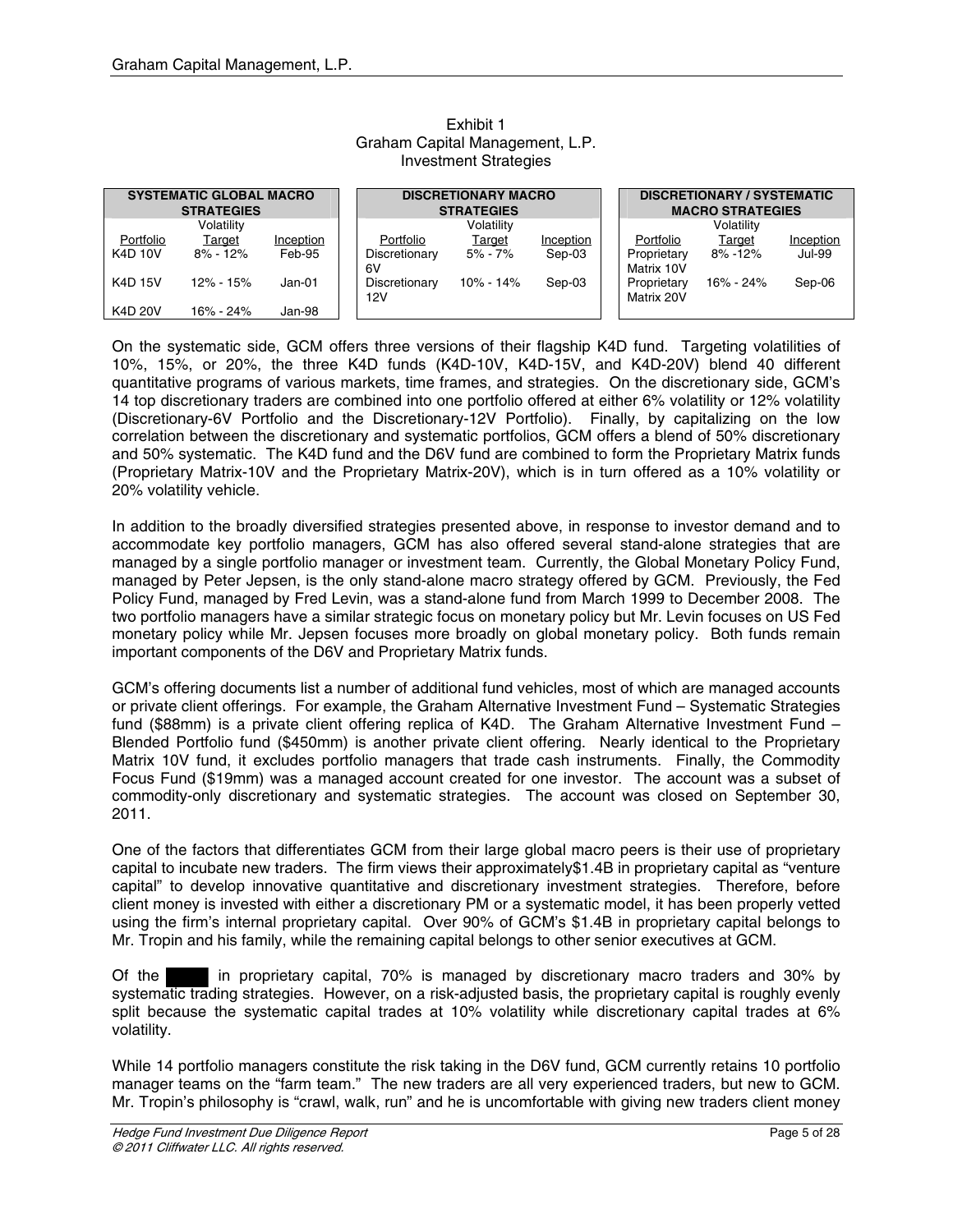right away. Usually, a trader on the "farm team" will first manage proprietary capital for 6-18 months before "graduating" to the client portfolios. In one-third of the cases, though, the portfolio manager will depart GCM before being given the chance to trade client money. This culling process ensures only suitable and capable portfolio managers are added to client portfolios. The two portfolio managers that were added to the D6V fund as of July 1, 2011 (Daren McCullough and Jim Hochman) had recently "graduated" from the "farm team" to trade client capital.

It should be noted that the proprietary capital is not entirely allocated to the "farm team" or up-and-coming systematic models; it is also invested pari passu with the allocations in D6V. 30% of the \$1.4B is allocated to mature traders to ensure that client interests are aligned with Mr. Tropin's personal investment. Therefore, while Mr. Tropin's capital is not invested in the co-mingled vehicles, he does invest in D6V's underlying master funds.

Graham's current investor base is as follows: fund of funds, institutional/sovereign wealth funds, and inigh net worth and family offices. Geographically, high net worth and family offices. Geographically, America, **from Europe,** from the Middle East, and from Australia/Asia. Until 2008, fund of funds and hedge fund platforms comprised of the investment base. Since 2008, though, allocations to fund of funds have decreased and GCM now spend the majority of their time with consultants. of capital has been raised from sovereign governments (SWFs).

GCM's assets have growth gradually over time from \$29mm in 1994 to \$1 billion in 2001. Today GCM manages \$8.5 billion in total across its various funds. While GCM is on the smaller side compared to their multi-manager global macro peers, they are large enough to attract and retain talented traders. GCM sees capacity as a moving target; with the 14 current D6V portfolio managers, Mr. Tropin believes the fund can manage up to \$2.25 billion. However, they are constantly vetting new portfolio managers from the "farm team" that will allow the D6V fund to manage higher levels of capital.

| Year End       | <b>Total Firm Assets</b> | <u>K4D</u> | <b>Prop Matrix</b> | <b>Fund Assets</b> |
|----------------|--------------------------|------------|--------------------|--------------------|
| 1994           | \$29                     |            |                    |                    |
| 1995           | \$121                    | \$121      |                    |                    |
| 1996           | \$344                    | \$257      |                    |                    |
| 1997           | \$436                    | \$350      |                    |                    |
| 1998           | \$508                    | \$386      |                    |                    |
| 1999           | \$504                    | \$251      | \$41               |                    |
| 2000           | \$671                    | \$214      | \$63               |                    |
| 2001           | \$1,002                  | \$596      | \$174              |                    |
| 2002           | \$2,020                  | \$1,439    | \$278              |                    |
| 2003           | \$4,593                  | \$3,382    | \$808              |                    |
| 2004           | \$6,375                  | \$3,686    | \$1,111            | \$57               |
| 2005           | \$4,987                  | \$2,130    | \$604              | \$401              |
| 2006           | \$5,014                  | \$1,614    | \$528              | \$791              |
| 2007           | \$5,154                  | \$1,746    | \$365              | \$549              |
| 2008           | \$4,850                  | \$2,731    | \$299              | \$331              |
| 2009           | \$5,830                  | \$3,107    | \$385              | \$529              |
| 2010           | \$7,404                  | \$3,711    | \$680              | \$1,252            |
| (Sept)<br>2011 | \$8,453                  | \$3,995    | \$1,000            | \$1,715            |

#### Exhibit 2 Graham Capital Management, L.P. Assets Under Management (\$ millions)

GCM employs 188 individuals. The majority of the employees are located in the firm's headquarters in Connecticut, but the firm maintains a small office in London with two traders. All of the investment and operational staff members are focused on the fund with a breakout by functional area depicted in Exhibit 3 below.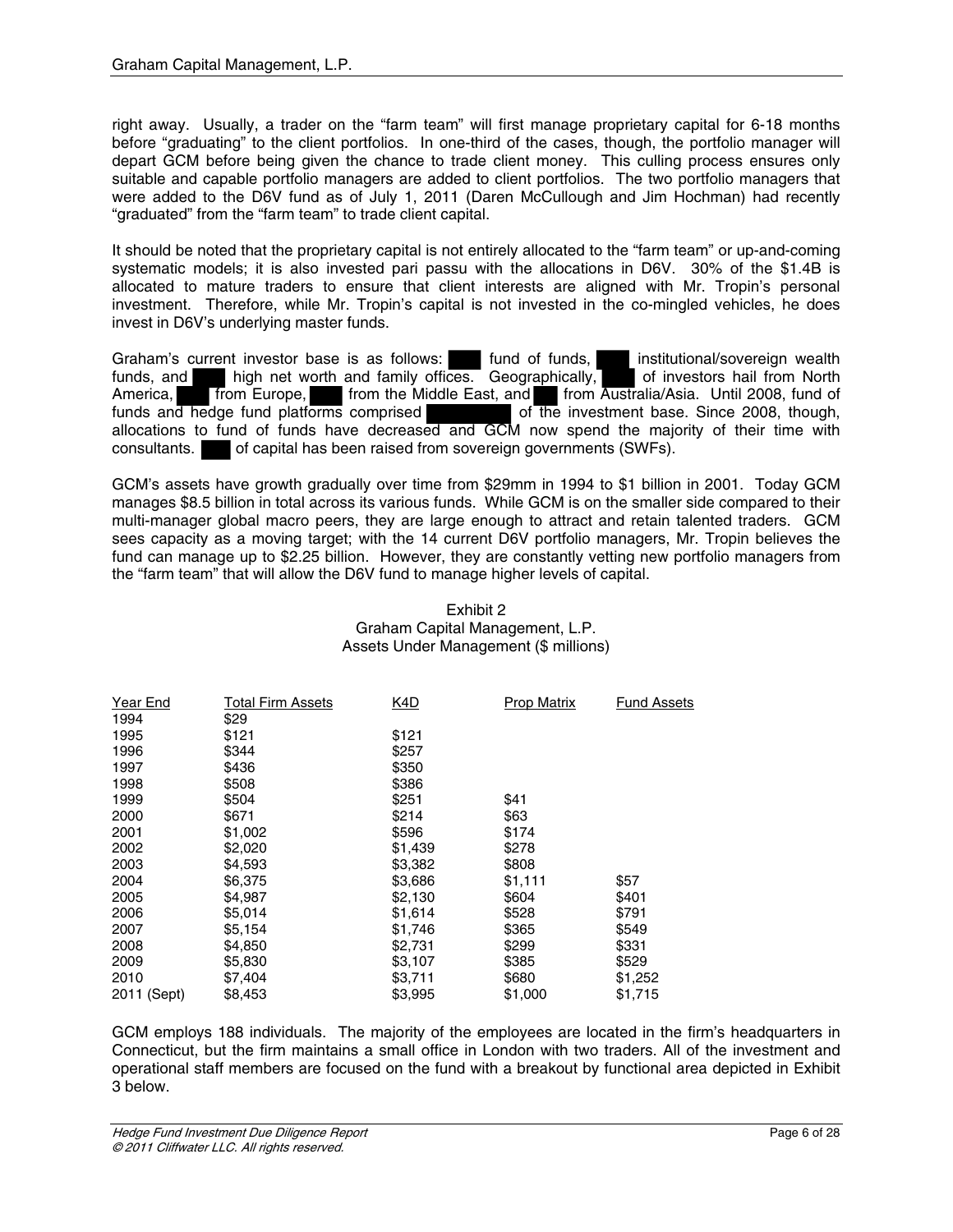|                                  | <b>Involved With</b><br><b>Fund Strategy</b> |           | Departures<br><b>Within Last</b> |
|----------------------------------|----------------------------------------------|-----------|----------------------------------|
|                                  |                                              | Firm-Wide | <b>Three Years</b>               |
| <b>Investment Professionals:</b> |                                              |           |                                  |
| CIO                              |                                              |           |                                  |
| Portfolio Managers               | 14                                           | 24        | 2                                |
| Research Analysts*               | 23                                           | 50        | 21                               |
| Traders/Trade Assistants         | 3                                            | 16        |                                  |
| <b>Operations/Back Office:</b>   |                                              |           |                                  |
| Operations/Accounting            | 6                                            | 28        | 10                               |
| Legal/Compliance                 | 2                                            | 4         | 0                                |
| Information Technology           |                                              | 37        | 12                               |
| <b>Investor Relations</b>        |                                              | 13        | 6                                |
| Admin & Other                    | 8                                            | 15        | 2                                |

#### Exhibit 3 Graham Capital Management, L.P. Personnel Count

\* Includes "farm team" portfolio managers, risk and market research team.

Of the 188 people on GCM's team, 91 are on the investment side and 97 are in operations. The investment team has 41 employees dedicated to the discretionary portfolio while the other 50 are dedicated to the systematic trading strategy. The discretionary investment team includes one CIO, 14 portfolio managers, 23 research analysts and three traders.

Another unique aspect of GCM compared to its peers is that the founding partner does not take the majority of the firm's risk, or even trade. In fact, Mr. Tropin has never managed discretionary capital. While Mr. Tropin is very hands-on at the executive level, he has delegated the role of CIO over the years. For seven years until October 2007, Michael Rulle served as CIO. He departed because of philosophical differences after D6V's one losing year, 2007. From November 2007 to June 2009, Mark Werner served as CIO. Mr. Werner also left GCM because of philosophical differences. When he departed in June 2009, Mr. Tropin assumed the role of CIO. In January 2011, Pablo Calderini was appointed CIO, and is currently responsible for oversight of the 14 D6V traders and the 10 "farm team" traders. Barry Fox, Director of Research, is responsible for the oversight of K4D's 40+ systematic models.



Turnover has been relatively high over the past three years. Much of the turnover is attributable to the "farm team" vetting process. Five "farm team" portfolio managers departed in 2009, four in 2010, and five in 2011. Each of these portfolio managers may have had one or more analysts, which accounts for majority of the "Research Analysts" figures. In 2011, nine members of the technology team were made obsolete by a systems upgrade.

Exhibit 4 provides brief biographical data on the firm's key investment and operations personnel.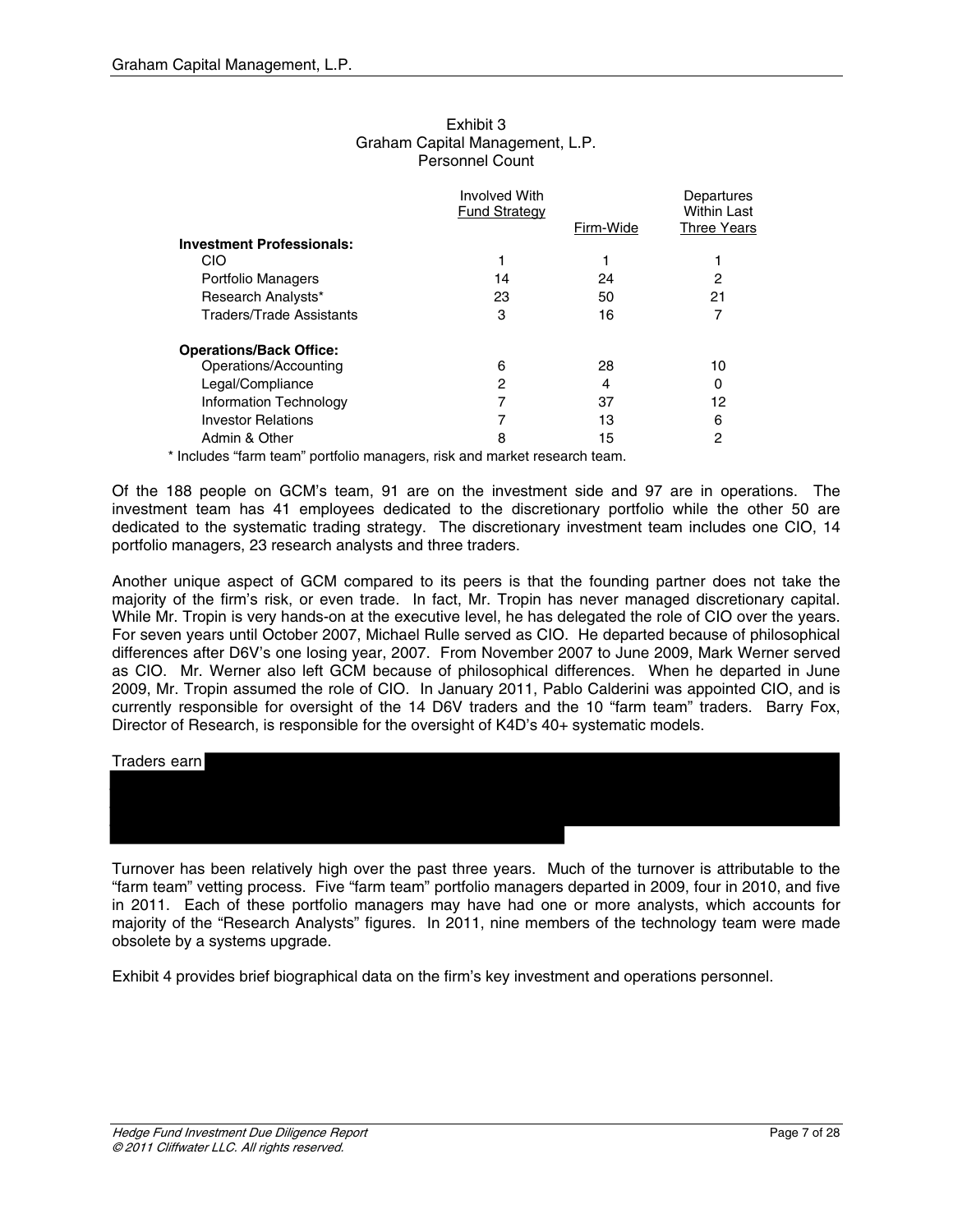| Exhibit 4                                   |
|---------------------------------------------|
| Graham Capital Management, L.P.             |
| Key Investment and Operations Professionals |

| Name                                  | Title                                                 | Years<br>At Firm   | Years<br>Exp. | Prior Experience/<br>Education<br>John W. Henry & Co., Dean                                                   |
|---------------------------------------|-------------------------------------------------------|--------------------|---------------|---------------------------------------------------------------------------------------------------------------|
| Kenneth G.<br>Tropin <sup>1,2,3</sup> | Founder and<br>Chairman                               | Since<br>inception | 30            | Witter, Rosenthal Collins Group,<br>Shearson Loeb Rhoades/Goddard<br>BA                                       |
| Paul Sedlack <sup>1,2,3</sup>         | <b>Chief Executive</b><br>Officer, General<br>Counsel | 13                 | 25            | McDermott, Will & Emery, Coudert<br>Brothers/Cornell JD, SUNY BS                                              |
| Robert E.<br>Murray <sup>1,2,3</sup>  | <b>Chief Operating</b><br>Officer                     | 8                  | 28            | Morgan Stanley Dean<br>Witter/Geneseo State BA                                                                |
| Pablo Calderini <sup>1,2,3</sup>      | Chief Investment<br>Officer                           | $\overline{c}$     | 23            | Deutsche Bank/Universidad<br>Nacional de Rosario BA,<br>Universidad del Cema Masters in<br>Economics          |
| Jeff J. Baisley <sup>1,3</sup>        | <b>Chief Financial</b><br>Officer                     | $\overline{7}$     | 20            | RBC Dominion Securities, Robert<br>Half & Associates, Perseus<br>Capital, UBS Warburg<br><b>AG/Fordham BS</b> |
| William G.<br>Pertusi $1,3$           | <b>Chief Risk Officer</b>                             | 5                  | 26            | SAC Capital, Lehman Brothers,<br>CSFB, Merrill Lynch/Lehigh BA,<br>Harvard MBA, Fairfield MS                  |
| Barry Fox <sup>1,3</sup>              | Director of<br>Research                               | 11                 | 25            | John W. Henry & Co, Technical<br><b>Trading Group/SUNY BS</b>                                                 |
| Thomas P.<br>Schneider <sup>1,3</sup> | <b>Chief Trader</b>                                   | 17                 | 28            | Chang Crowell Management, ELM<br>Financial/Notre Dame BBA, Texas<br><b>MBA</b>                                |
| Sanjeev Gupta                         | Portfolio Manager                                     | 4                  | 25            | Proxima Alfa, Vega/Indian<br>Institute of Technology BA,<br><b>Wharton MBA</b>                                |
| Peter Jepsen                          | Portfolio Manager                                     | 5                  | 18            | Exis Capital, Argonaut Capital/<br><b>Bucknell BA</b>                                                         |
| David Keelan                          | Portfolio Manager                                     | 4                  | 23            | Exis Capital, Millennium<br>Partners/NYU MBA, Colgate BA                                                      |

1 Member of the Investment Committee

<sup>2</sup> Member of the Executive Management Committee

3 Member of the Risk Committee

### **Investment Strategy and Process**

D6V combines 14 of GCM's most successful discretionary trading strategies into a single fund. D6V's underlying component strategies trade all major liquid asset classes globally: rates, credit, commodities, currencies, and equity index markets. Trading strategies vary from relative value-focused to directionallyfocused, and time periods vary from short-term (intra-day) to long-term (3 month+). The key to the diversification of D6V is the idiosyncratic nature of each of the 14 underlying strategies' return streams.

GCM's philosophy is that attractive absolute and risk-adjusted returns can be best achieved by utilizing diversified investment strategies across a broad range of markets. The firm pursues this philosophy through three primary objectives: 1. to organically develop a diversified portfolio of quantitative investment strategies which pursue profit opportunities across a broad array of markets, time frames, and trading styles. 2. to build a diversified portfolio of non-correlated discretionary investment strategies through identifying and attracting experienced portfolio managers with strong track records. 3. to deploy significant amounts of proprietary capital as "venture capital" to fund a wide range of quantitative and discretionary alpha-generating strategies. GCM's Investment Committee is responsible for managing the firm's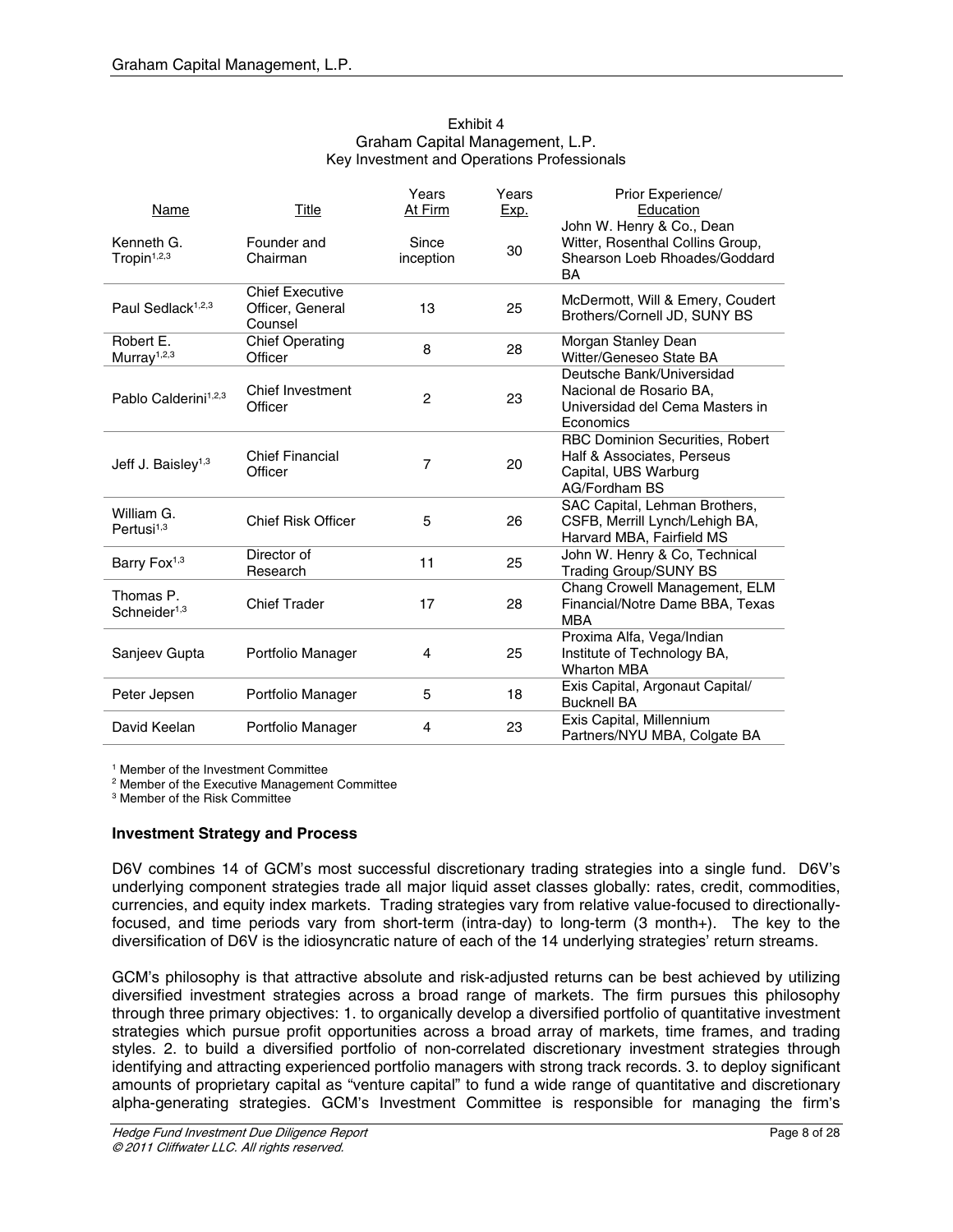portfolios and runs a thorough process for vetting discretionary and quantitative investment strategies. Considerations for new discretionary and quantitative inclusions include: discrete and comprehensible sources of alpha, ability to demonstrate a repeatable and reliable competitive edge, scalability of the investment strategy, depth and liquidity of markets traded, identifiable market risks to the investment strategy, experience and integrity of the team, compatibility with GCM's infrastructure, correlation to existing GCM strategies, and the firm's overall asset allocation objectives.

The Investment Committee is responsible for determining portfolio construction, changes to asset allocations, risk management, and the selection of new strategies in which to invest proprietary and client capital. GCM carefully constructs and manages its D6V portfolio to achieve specific objectives with respect to volatility, return, risk, and strategy exposures. Tactical allocation decisions are adjusted based upon reviews of risk-adjusted returns, correlations among GCM strategies (as well as relative to various benchmark indices), risk parameters (Value at Risk and various stress test scenarios), trading style, anticipated outlook for specific strategies and capacity considerations.

The Investment Committee employs a quantitatively-based portfolio construction process, utilizing proprietary portfolio allocation models to systematically guide allocation decisions within GCM's multistrategy hedge fund portfolios. D6V portfolio construction is guided by this proprietary allocation tool which aims to maximize the fund's risk-adjusted returns based on the expected performance and volatility of each sub-strategy. A multitude of quantitative parameters, including risk-adjusted return, "tail risk", drawdown, and cross-correlation, are also considered. The model uses Monte Carlo simulation to separately model each individual component strategy's Sharpe ratio and the Sharpe ratio of the overall portfolio, ultimately resulting in a proprietary score, called the Two Tail Expected Sharpe Ratio (TTSR), which is used to guide allocations. The result is a recommended asset allocation, but the Investment Committee has the ultimate decision and will consider exogenous variables, including: strategy viability, the maturity of each underlying program, and current market outlook for the underlying programs when reallocating capital. Overall, the allocation to the underlying sub-strategies does not significantly change month-over-month. The Investment Committee employs a separate allocation model for K4D.

The underlying macroeconomic research for D6V's sub-strategies is conducted by the individual portfolio managers. Each sub-strategy may have a different method for portfolio construction, relying on both technical and fundamental analysis across markets. Portfolio managers continually search for directional trading opportunities or market inefficiencies that may be conducive to successful trade opportunities. Markets that are closely monitored include fixed income, currency, equity indices and commodities. Information sources may include Federal Reserve documents, press releases, US statistical and economic releases from various agencies, as well as subscriptions to other services and publications, including live and historical market reports. Proprietary risk management techniques are tailored to each individual strategy, and the Risk Committee also serves as another level of oversight.

The CIO's role is to monitor the discretionary portfolio in real-time and to try to understand the interrelationships between different portfolios over various market environments. Mr. Calderini monitors the portfolio from the top-down, but he may also spend time helping a trader construct a specific trade or implement a market view from the bottom-up. Mr. Calderini does not manage a book of his own, but instead he deals with traders equally on a need-by-need basis. Usually he will spend considerable time with new members of the "farm team" during the vetting process and to help ensure a successful transition to trading at GCM. Mr. Calderini rarely spends time with Mr. Levin, who has been at GCM for 11 years, or Mr. Gupta, who is one of the most experienced and successful discretionary traders at the firm. While Mr. Jepsen was trading his way through a difficult 12-month period of underperformance, Mr. Calderini spent a full hour with him each day. Mr. Calderini has encouraged the team to trade their books much more tactically in this choppy, macro-led environment.

As discussed above, the D6V fund is comprised of 14 underlying strategies. This number has evolved over time as the fund had 9 strategies of October 1, 2010 and 15 strategies as of September 1, 2011. The fund's allocations to the underlying strategies range from 2.5% to 13.8% with an average allocation of 7.1%. The firm would like to fully diversify D6V with 20 uncorrelated strategies, and they expect that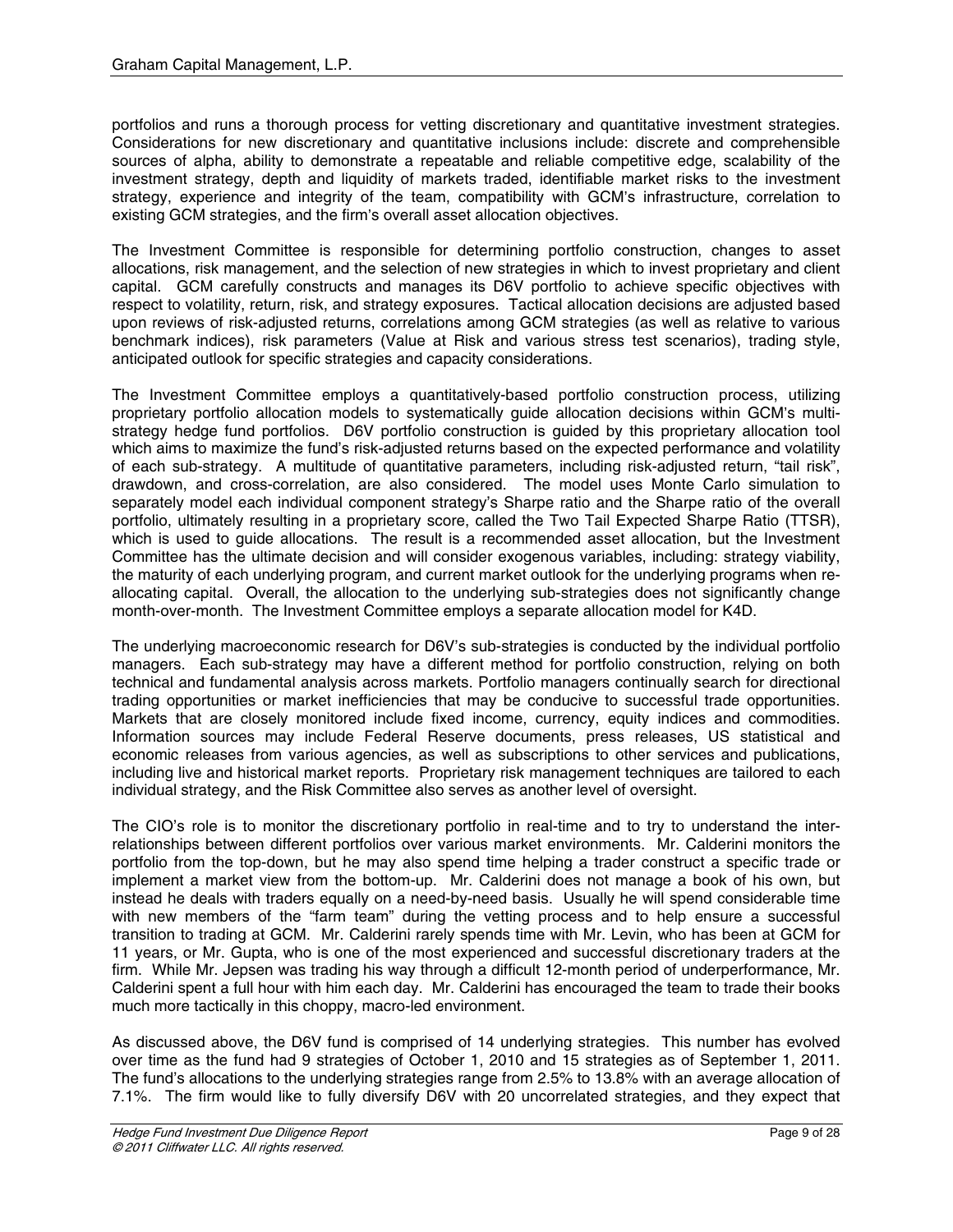some of the "farm team" PMs will add diversification to the return stream when they are properly vetted. The current allocation to the underlying strategies is presented in Exhibit 5.



Exhibit 5 Graham Capital Management, L.P. D6V Allocations as of October 1, 2011

A description of the current sub-strategies follows:

Exhibit 6 Graham Capital Management, L.P. D6V Sub-Strategies as of October 1, 2011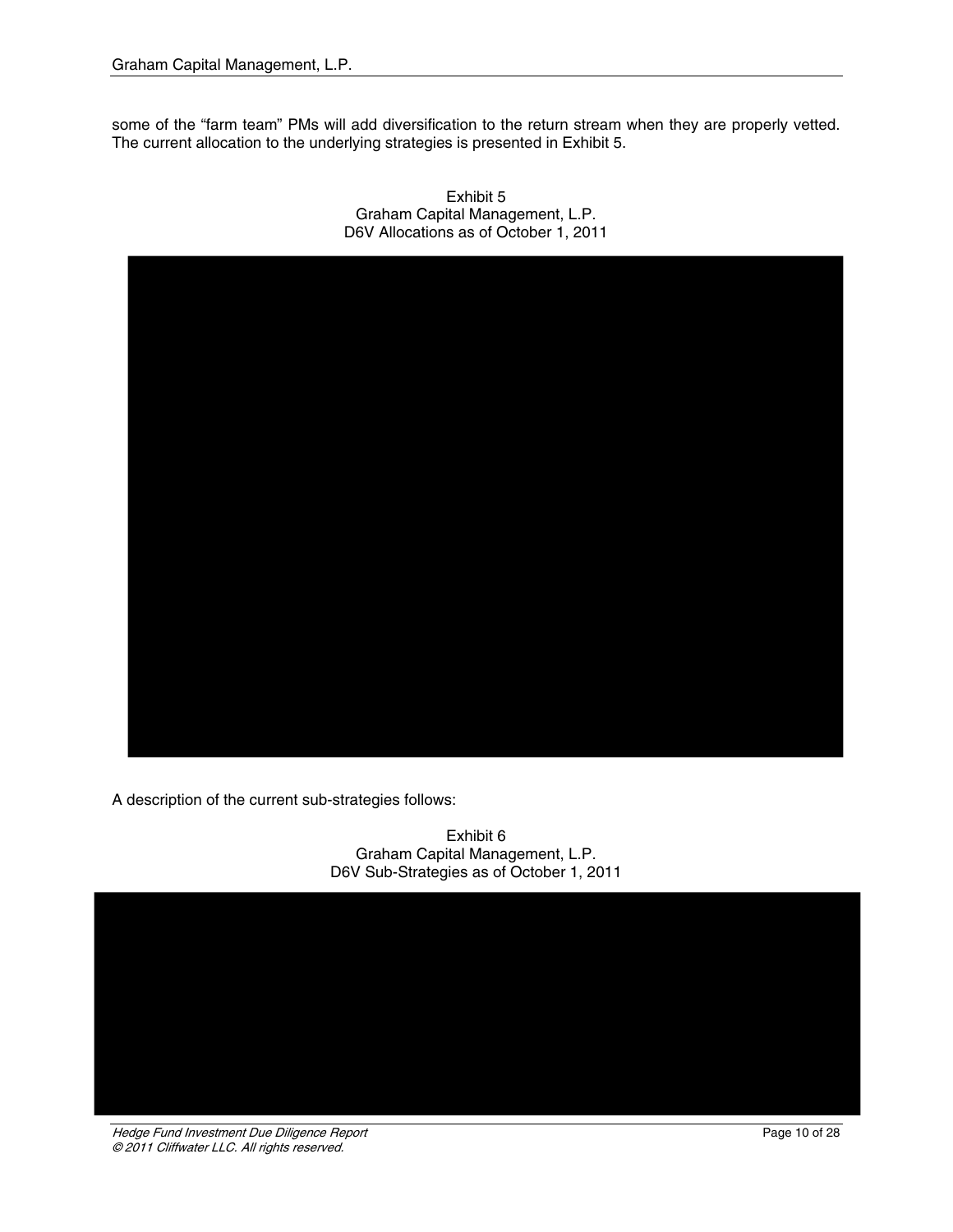

# **Portfolio Characteristics**

D6V's component strategies utilize a variety of discretionary trading methodologies and disciplines that participate primarily in the fixed income, commodity, currency, and equity index markets. The trading strategies gain exposure to their markets through futures, over-the-counter and listed options, swaps contracts and cash instruments. D6V provides clients with an investment that is diversified among highly liquid global markets and has low correlation to traditional and other alternative investments.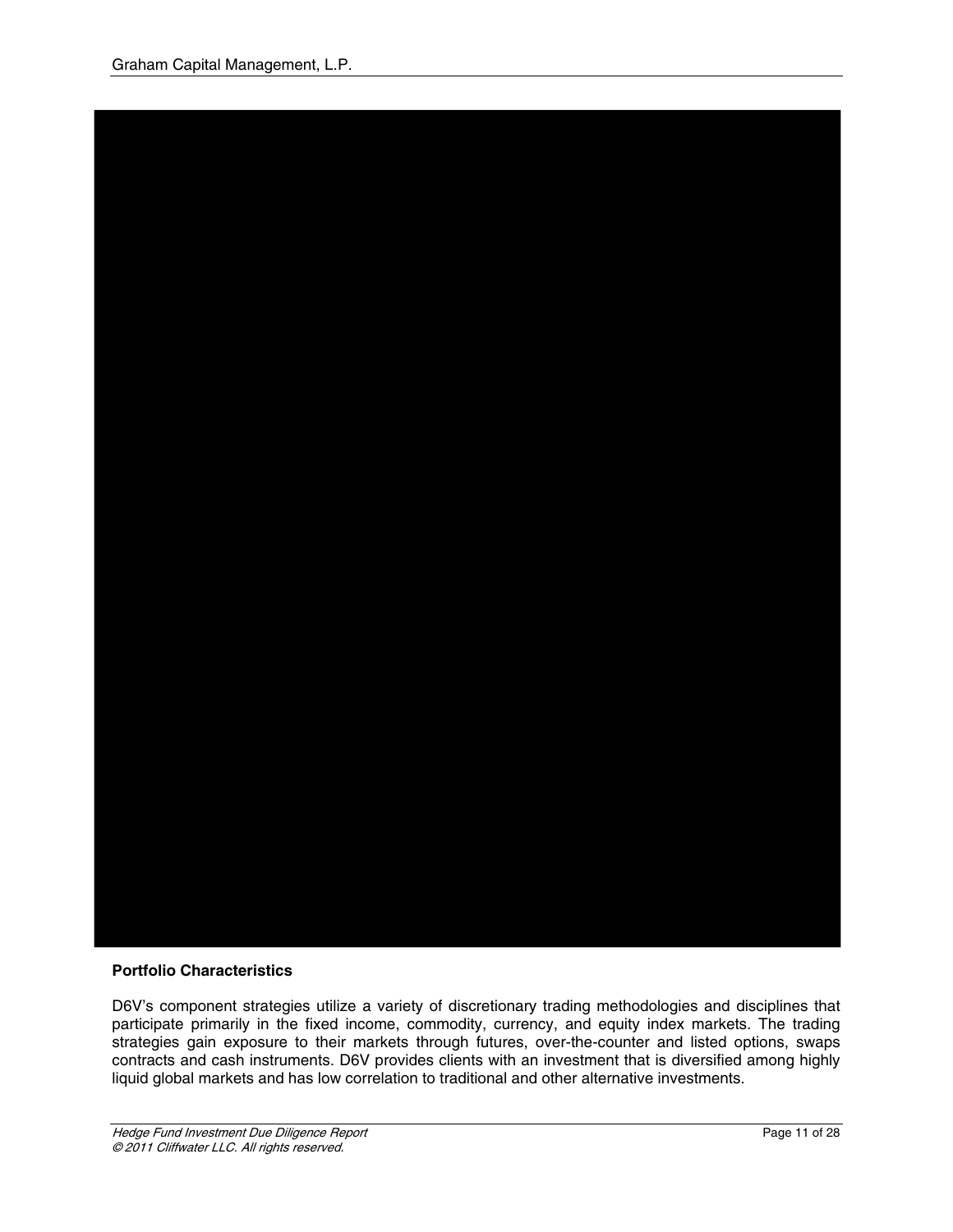In aggregate, D6V will include thousands of line items aggregated up from 14 different portfolio managers. No single position or trade will dominate the portfolio. Exhibit 7 shows the D6V allocations over time. It can be seen that a number of strategies have been discontinued over the years, and this is to be expected. Exhibit 8 shows asset class exposure as of August 31, 2011: fixed income (bonds 35%, short term rates 27%) comprise the majority of the risk, while energy at 22% is also a significant exposure.

A trade example from Mr. Jepsen's Global Monetary Policy Fund



A trade example from Ms. Nagle's Discretionary Energy Focus Fund

Exhibit 7 Graham Capital Management, L.P. D6V Allocations Over Time

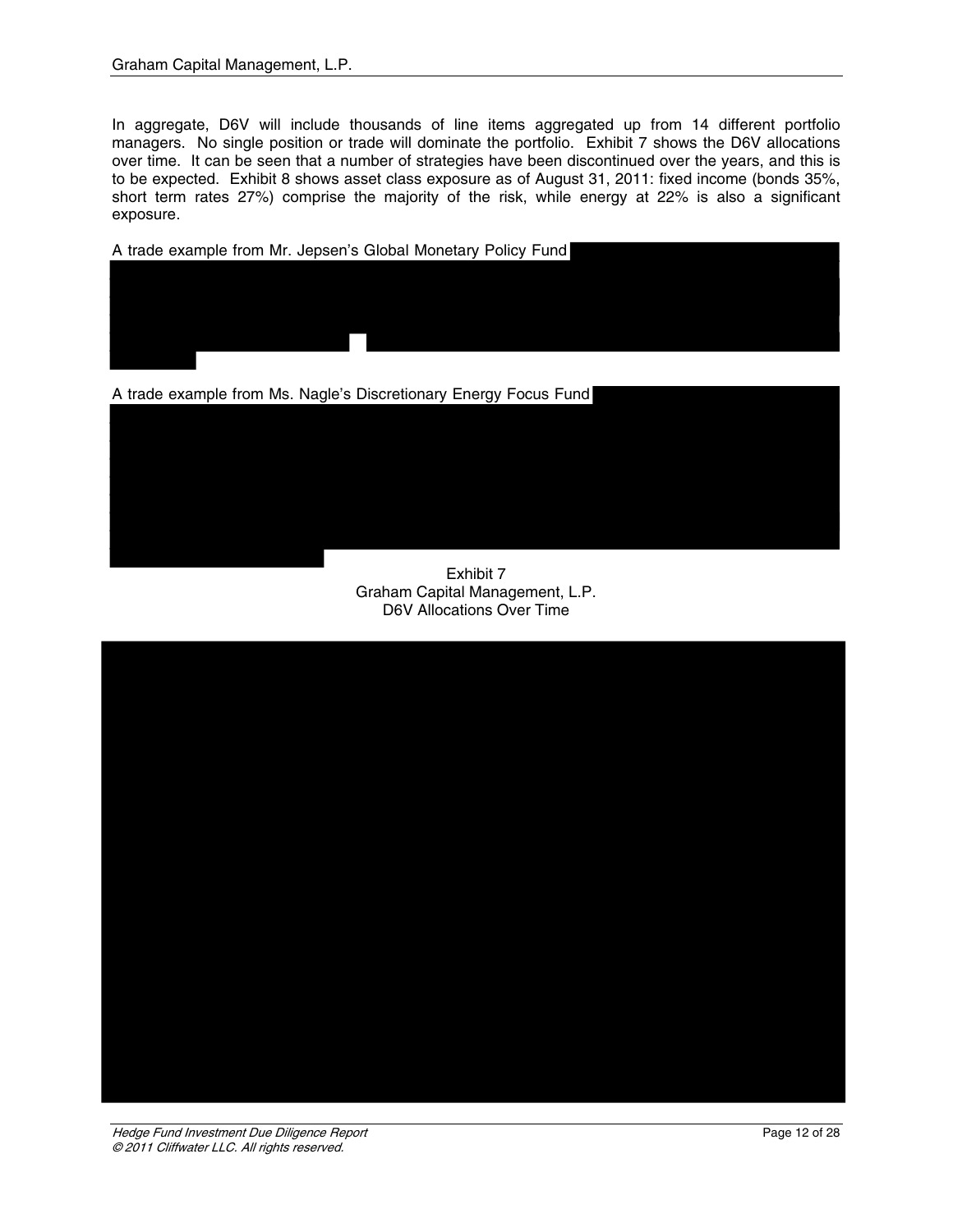

Exhibit 8 Graham Capital Management, L.P. Asset Class Exposure As of August 31, 2011

Exhibit 9 is a chart depicting D6V's gross leverage since January 1, 2008. It is interesting to note that the majority of the risk has been in fixed income and to a lesser extent energy. Bonds have driven gross leverage over time, but as shown in Exhibit 8, bonds only constitute a 35% risk allocation when they are considered on a 10-year equivalent basis. Average gross leverage has been 10X over time. It should be pointed out that gross leverage increased sharply starting on January 1, 2009 as GCM added more traders to diversify the D6V fund. Gross leverage is just one way to interpret risk of the fund, and as Exhibit 10 shows, the addition of uncorrelated portfolio managers over this period decreased VaR while gross leverage increased.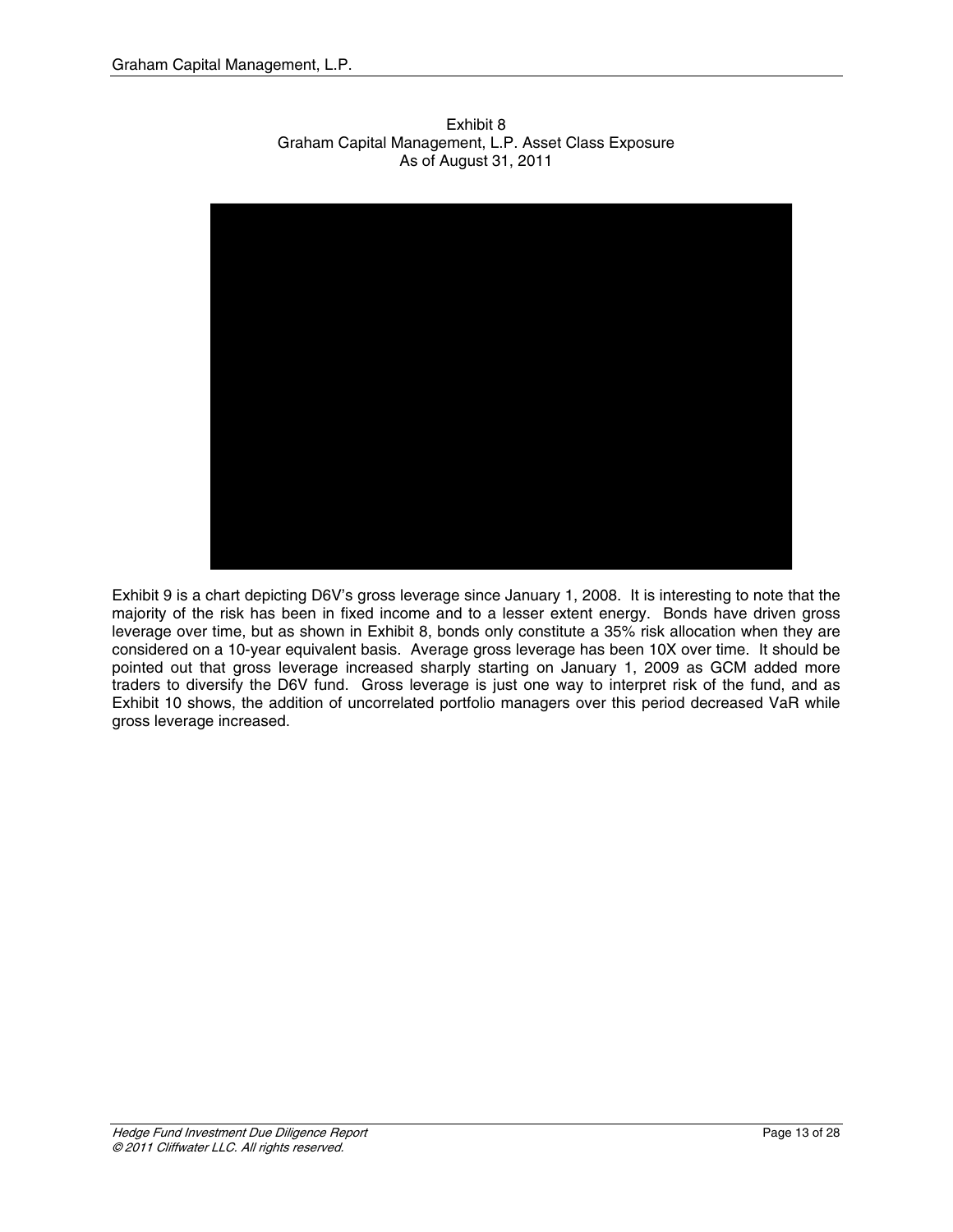Exhibit 9 Graham Capital Management, L.P. Gross Leverage Over Time



Exhibit 10 Graham Capital Management, L.P. VaR Over Time

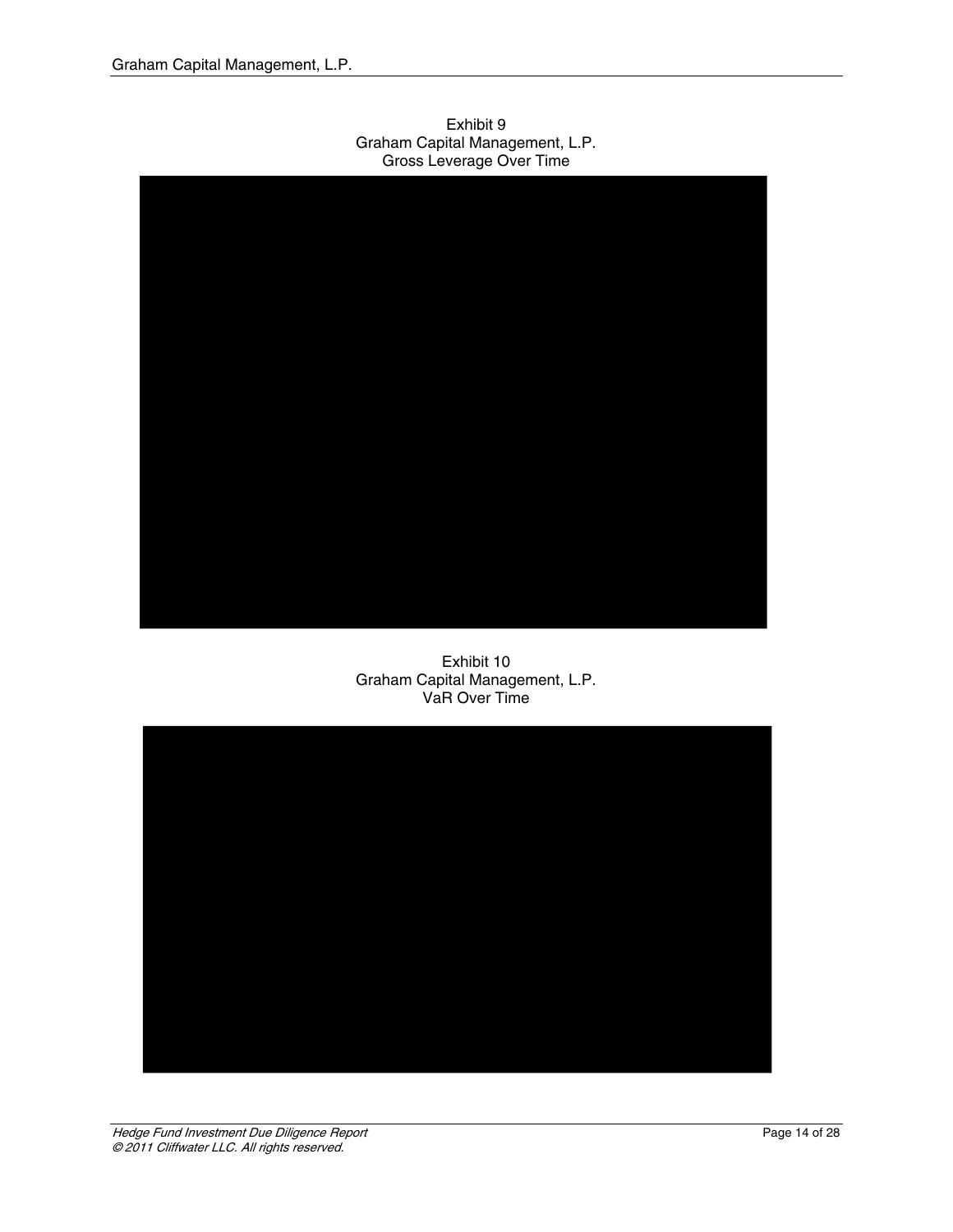## **Performance**

D6V has produced strong absolute and risk-adjusted returns for seven years. From its inception in June 2004 to August 2011, the fund generated an annualized return of 7.12% with a standard deviation of 5.64%, resulting in a Sharpe ratio of 0.79. Exhibits 11 and 12 provide additional statistics and comparative data for the fund.

## Return

D6V's 6.56% annualized return for the past five years slightly exceeds the HFRI Macro (Total) Index which returned 6.39% over the same period. This performance places D6V amongst the top 48% of all global macro funds.

D6V's -6.88% return in 2007 was fund's the worst year. The loss was primarily attributable to two portfolio managers - a fixed income arbitrage portfolio manager that was positioned short volatility going into June 2007 and a fixed income strategy that included agency and non-agency paper. As a result of this experience, GCM turned over both portfolio managers and has decided not to trade non-agency mortgages going forward. GCM overhauled their risk management process as a result of the drawdown, which led to the expansion of the Risk Committee to include daily meetings.

#### Risk

Over the past five years, the fund has produced an annualized standard deviation of 6.28%, which is less than half of the universe's annualized median standard deviation of 13.55%. This puts D6V in the lowest 9% of peer group standard deviations.

D6V is designed to target standard deviation in the 5-7% range, and it has been successful in achieving this volatility since inception. For investors that prefer a more aggressive vehicle, a levered version called D12V is available. This fund has been successful at running twice the volatility of D6V and producing roughly twice the returns. The D12V fund charges a 4% management fee and a 20% performance fee.

### Risk-Adjusted Return

Since its inception in June 2004 through August 2011, D6V has produced strong risk-adjusted returns. The fund's Sharpe ratio of 0.79 places it in the top 20% of all funds in the HFRI Universe and the top 19% of all global macro funds over the same time period.

### Betas / Other

The first section of Exhibit 12 shows five year regression coefficients on major market indices. The fund exhibits statistically significant, but low, sensitivity to emerging markets equities, high yield, and commodities. This is in line with the firm's goal of combining multiple portfolio managers with idiosyncratic return streams into a single fund that is uncorrelated to any market. D6V's  $R^2$  of 0.00 indicates that the fund has not been correlated to other hedge funds or global macro hedge funds.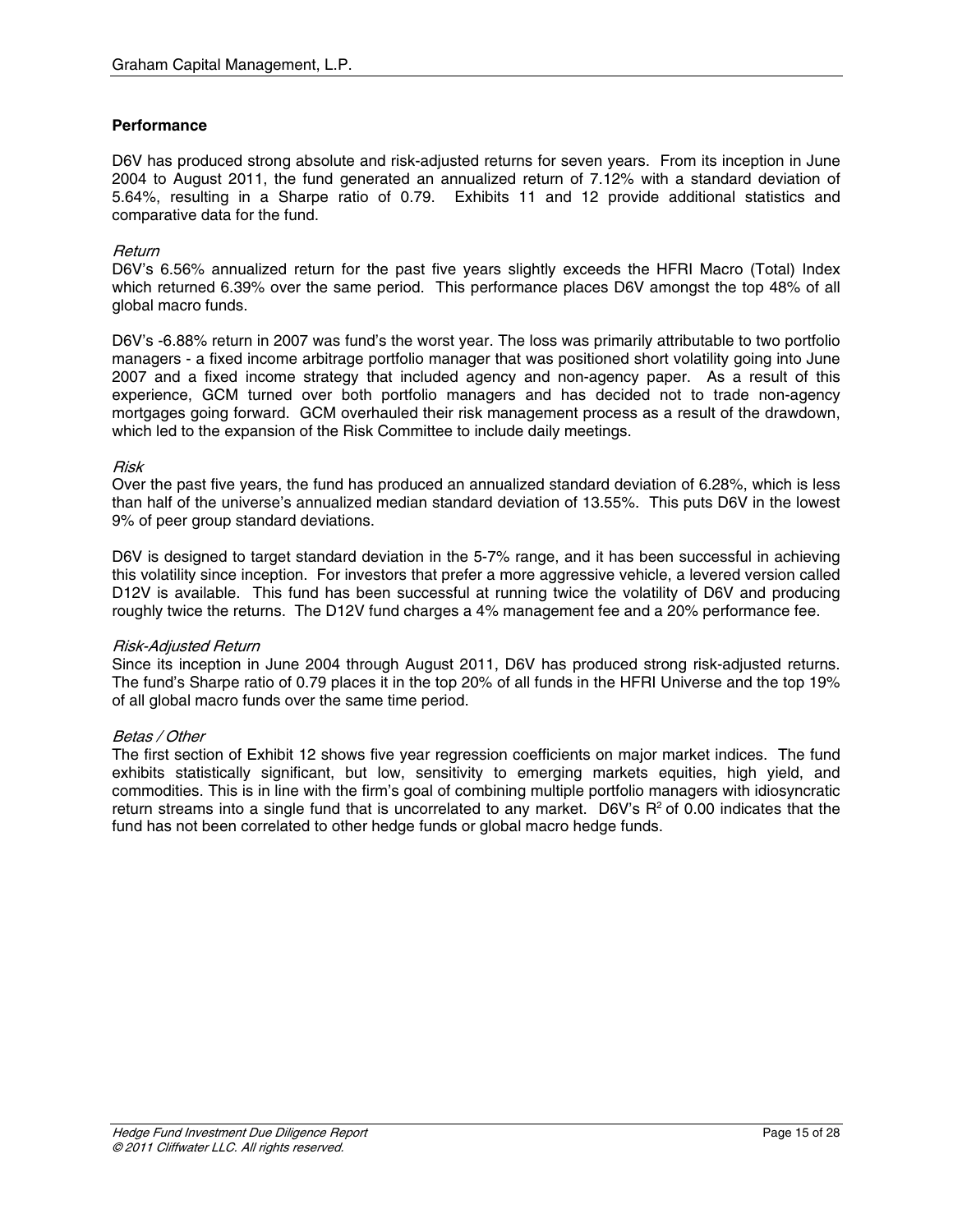![](_page_15_Figure_1.jpeg)

Exhibit 11 Graham Capital Management, L.P. - Performance Analysis As of August 31, 2011

Hedge Fund Research, Inc. ("HFR") is the source and owner of the HFR data contained or reflected in this report and all trademarks related thereto. This report relies upon the accuracy<br>and completeness of financial informa verification or an audit of such information. Past performance does not guarantee future performance. The information contained herein is confidential financial information, which<br>should not be disclosed to third parties e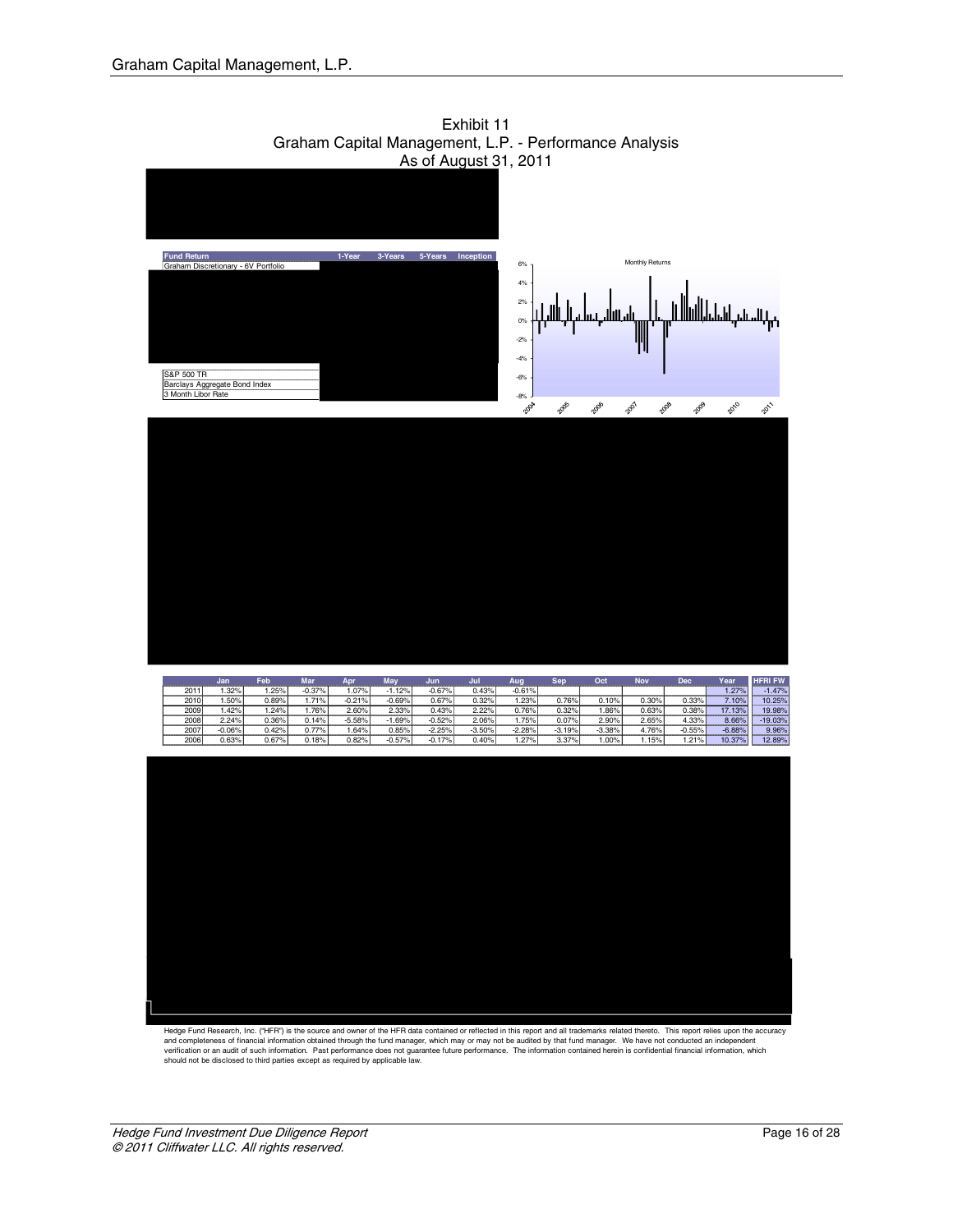![](_page_16_Figure_1.jpeg)

Exhibit 12 Graham Capital Management, L.P. – Risk Characteristics As of August 31, 2011

Hedge Fund Research, Inc. ("HFR") is the source and owner of the HFR data contained or reflected in this report and all trademarks related thereto.This report relies upon the accuracy and completeness of financial information obtained through the fund manager. We have not conducted an independent verification or an audit of such information. Past performance does not guarantee future performance. The information contained herein is confidential financial information,<br>which should not be disclosed to third parties except as require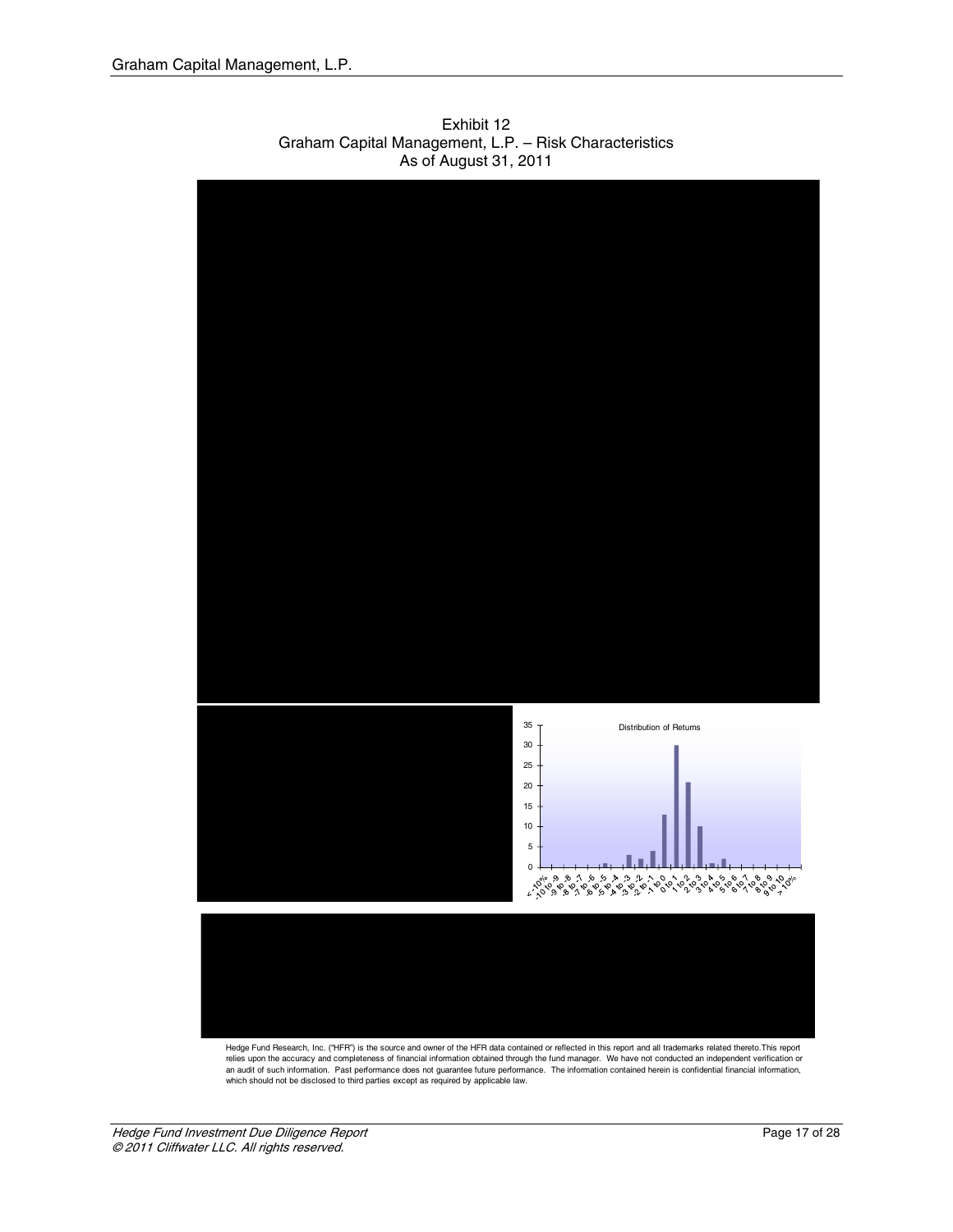# **Risk Management**

The application of a disciplined risk management process is the cornerstone of the firm's overall investment philosophy and remains a key consideration in GCM's multi-strategy approach to portfolio construction and strategic use of leverage. Furthermore, GCM's \$1.4B of proprietary capital ensures that the firm's interests are aligned with those of its investors, resulting in a commitment to comprehensive risk management. The overarching goal is to achieve compelling absolute and risk-adjusted returns by strategically managing risk during both favorable and unfavorable market environments.

Similarly to other global macro managers, Graham utilizes a stop-loss approach to cut losing positions as a key risk management discipline. At a 1.25% daily drawdown, a portfolio manager cannot add further risk that day and has to explain his losses to the Risk Committee. At a 5% peak-to-trough rolling 20-day drawdown, the Risk Committee will cut a portfolio manager's risk by 50%. At a 9% peak-to-trough rolling 20-day drawdown, the Risk Committee will cut a portfolio manager's risk by another 50%. A 12% drawdown will prompt the Risk Committee to discuss the viability of the portfolio manager. Both Britton Holland, who ran the Discretionary Energy Trading from January 2007 to September 2011, and Brent Donnelly, who ran the Short Term Global Macro fund from January 2010 to March 2011, had not hit the 12% limits before they were asked to leave. In fact, Mr. Levin is the only discretionary manager who has ever hit the 12% stop loss. In April 2008, the Fed Policy fund lost more than 12%. Mr. Tropin felt that he understood the Fed Policy fund's trading style and the reasons for the drawdown of the portfolio manager, who had almost a decade with GCM by early 2008. The Risk Committee decided in a special vote to keep the Fed Policy positions intact. Mr. Levin's fund recovered from its drawdown and returned +18% in 2008.

The largest drawdown incurred by D6V was -14.8% from June 2007 to June 2008. It took eight months to recover from this drawdown. The fund struggled because of two strategies, one of which was a fixed income arbitrage strategy that was positioned short volatility going into June 2007. The strategy began losing money as uncertainty grew in the US over the subprime crisis and volatility spiked. The other strategy was a fixed income strategy that traded agency and non-agency paper. The mortgage market became impaired in October 2007, and the GCM risk management team made the call to liquidate the illiquid mortgage book by the end of October 2007. As a result of this experience, GCM turned over both portfolio managers and has decided not to trade non-agency mortgages going forward.

Risk management for all of GCM's systematic and discretionary portfolios has developed over the years, particularly after the -14.8% drawdown in 2007-2008. Significant improvements were made to the risk management process, including the expansion of the Risk Committee and the initiation of daily 9am Risk Committee meetings in November 2007. The firm's Risk Committee is comprised of eight senior members of the firm's management team (Ken Tropin, Chairman and Founder; Bill Pertusi, Chief Risk Officer; Paul Sedlack, Chief Executive Officer; Bob Murray, Chief Operating Officer; Pablo Calderini, Chief Investment Officer; Jeff Baisley, Chief Financial Officer; Barry Fox, Director of Research; and Tom Schneider, Head of Quantitative Trading) and meets daily to review position-level information and related risks within the context of prevailing market conditions. At each meeting, the Risk Committee reviews the following analytics: Value at Risk, stress tests, margin/equity ratio, capital usage ratio, cross-correlations, market risks/volatility indices, Greeks (delta/vega/gamma), exposure reports, risk-adjusted return measurements, daily P&L reports, real-time P&L meter, daily volume reports, daily open interest reports, drawdown reports, tail-risks, and RiskMetrics/proprietary tools. The daily Risk Committee process ensures that members of the firm's senior management team are fully informed of the various risks to which the firm is exposed and, if necessary, the Risk Committee will effect a reduction in risk within a particular strategy or across a specific portfolio of strategies.

Risk exposures are calculated daily based on the prior day's closing positions and reviewed each morning by the Risk Committee. In addition, the risk management team monitors intraday exposures as they change. The Risk Committee continuously monitors market developments, paying specific attention to market liquidity and whether markets are exhibiting risk-seeking or risk-avoiding behavior. The Committee then reviews performance from the prior day by strategy, including an attribution of P&L to various risk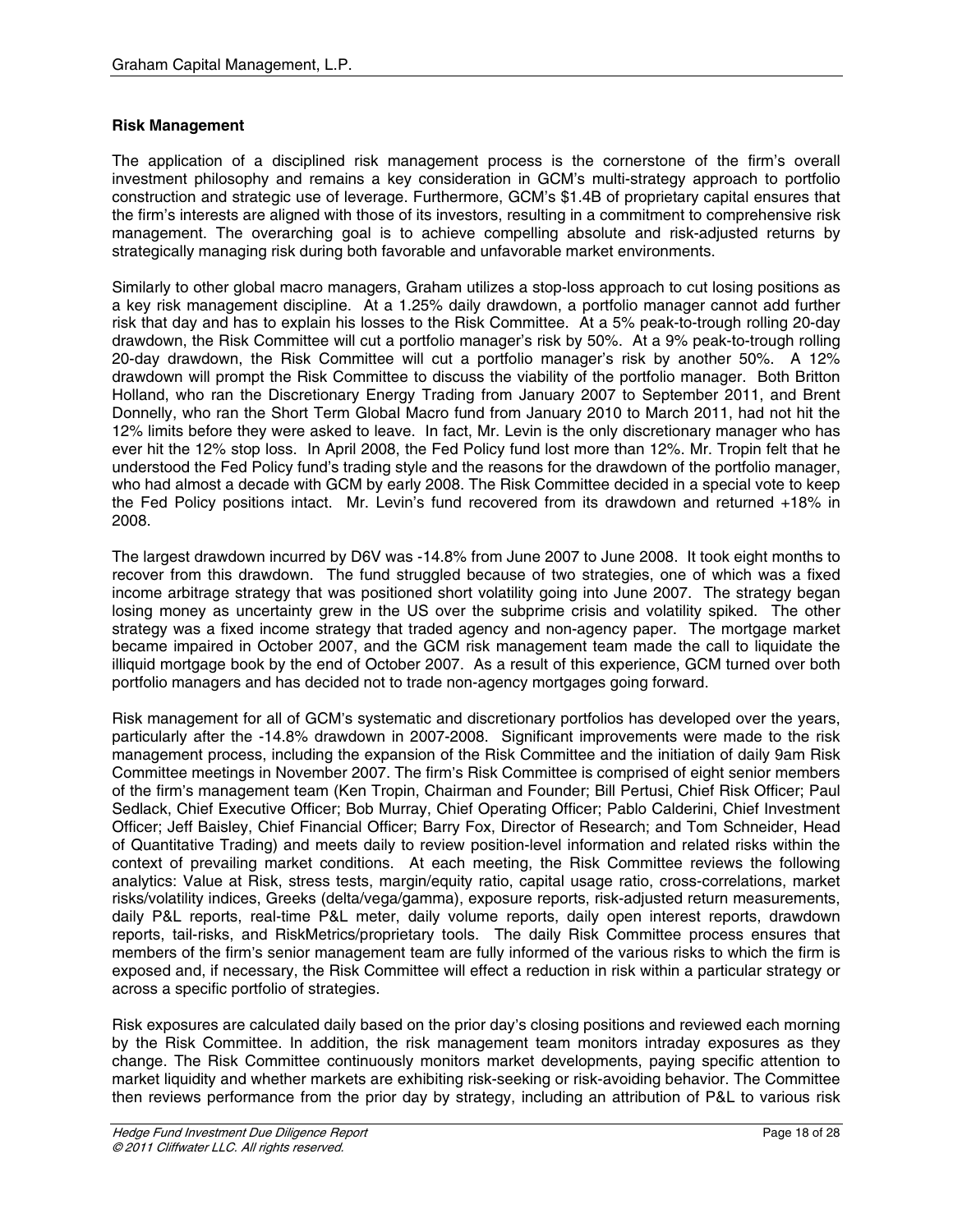factors. The Risk Committee reviews a summary of the current day's exposures, including VaR and stress tests by strategy provided by the Risk Department's internal web site. GCM uses a one day 97.5% Monte Carlo VaR to measure risk based on the methodology developed by RiskMetrics. This allows the firm to quickly view a two standard deviation band on P&L. Daily VaR is available via GCM's website.

Bill Pertusi, Chief Risk Officer, oversees GCM's risk management team and the risk management process for all of the firm's strategies. The Chief Risk Officer is a member of the Investment Committee and reports to GCM's Chief Operating Officer. Mr. Pertusi and the risk management team continually monitor the risk of each of the firm's investment strategies using both internal and industry-recognized standards to ensure compliance with firm-wide risk policies, as well as limits established at the portfolio level.

In August 2011, four of the 15 portfolio managers within the D6V fund had the same trade in their books – short Australian fixed income – due to a fundamental view that the market incorrectly priced in rate cuts in the front-end of the Australian curve. However, the Risk Committee became concerned that the D6V fund was too exposed to this trade. At the fund level, the DV01 was 1bp for a 1bp of movement in the curve. The Risk Committee mandated that none of the other portfolio managers could initiate this trade, nor could the four portfolio managers add to the trade. This is the first time the Risk Committee has mandated a top-down decision with respect to a specific trade. The prior Risk Committee intervention was in May 2010, when they cut Jon Titinsky's (Macro Fixed Income) rates trades during the Flash Crash.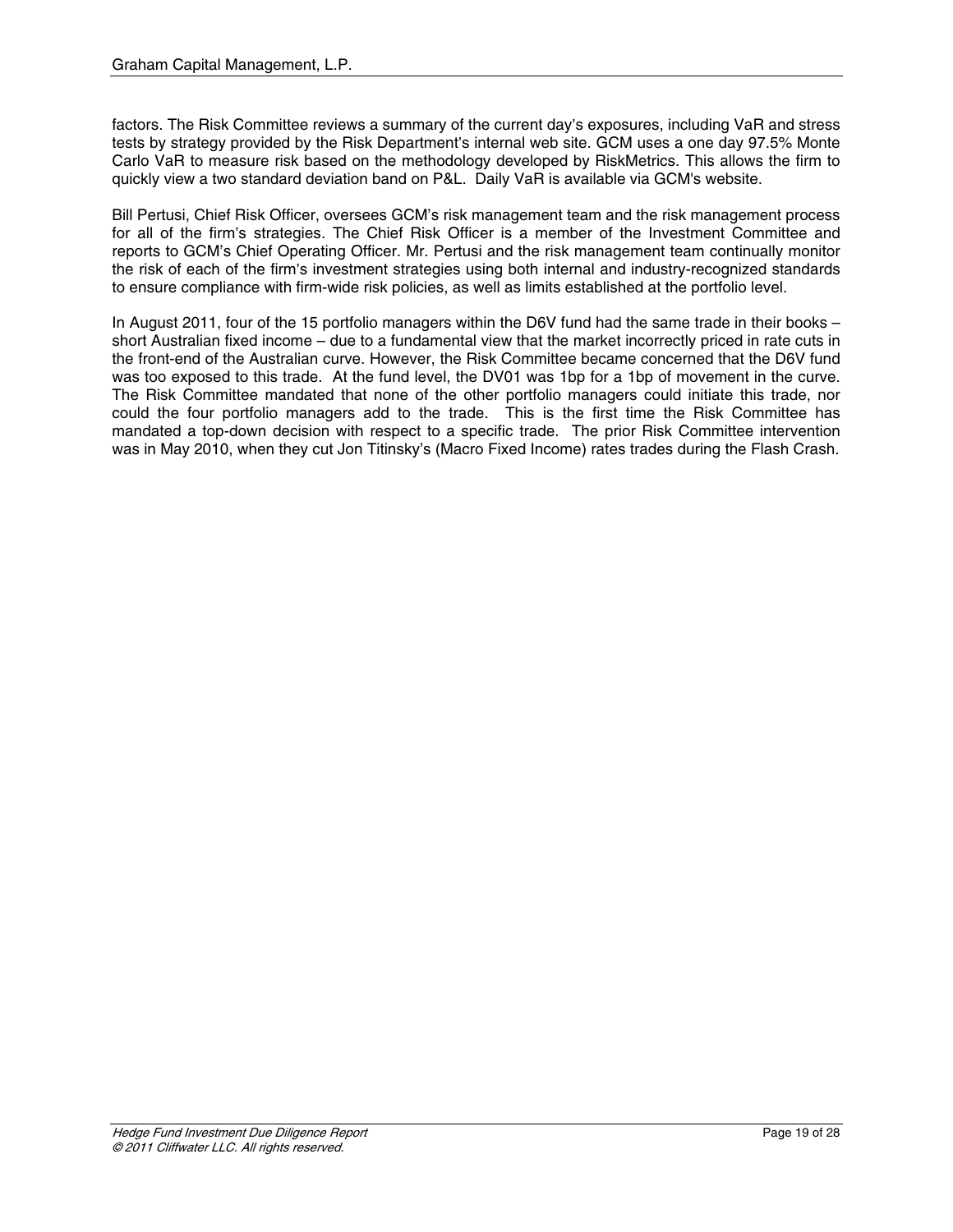## **Investment Terms**

## Summary Comments

GCM's terms include better-than-average fees and liquidity. The fund charges a 2% management fee and a 20% performance fee. The fund has no lock ups, no gates, and no side pockets. Subscriptions are accepted monthly. GCM takes the netting risk between managers in the multi-manager D6V fund; portfolio managers will get paid based off of their portfolio regardless of the firm's profitability. There is no key-man clause because there is no single key-man.

| Term                                  |                                                            |
|---------------------------------------|------------------------------------------------------------|
| Fees and expenses                     |                                                            |
| Management fee                        | 2%                                                         |
| Performance fee                       | 20%                                                        |
| High water mark                       | Yes                                                        |
| Hurdle rate                           | N <sub>o</sub>                                             |
| Fee payment frequency                 | Monthly management fees, quarterly performance fees        |
| Fund expenses                         | The Fund will bear the costs of administration, audit, tax |
|                                       | and legal fees associated with the operations of the       |
|                                       | Fund.                                                      |
| <b>Typical fund expenses</b>          | The average of these expenses has been between 20 to       |
|                                       | 30 bps per annum.                                          |
| Offsets to expenses                   | None                                                       |
| Subscriptions                         |                                                            |
| Minimum initial investment            | \$3 million                                                |
| Minimum subsequent investments        | \$50,000                                                   |
| Frequency                             | Monthly                                                    |
| Timing                                | First business day of each month                           |
| Notification period                   | 4 business days                                            |
| Other subscription provisions         | None                                                       |
| Redemptions                           |                                                            |
| Frequency                             | Quarterly                                                  |
| Timing                                | Last business day of each quarter                          |
| Notification period                   | 30 days                                                    |
| Gate                                  | <b>No</b>                                                  |
| Distribution of proceeds              | Paid within 15 business days. Distributions can be made    |
|                                       | in cash or in kind.                                        |
| Suspension provisions                 | The Board of Directors may suspend redemptions             |
| Other withdrawal provisions           | None                                                       |
| Liquidity                             |                                                            |
| Lock-up                               | <b>None</b>                                                |
| Early withdrawal penalties            | None                                                       |
| Key man provisions                    | <b>No</b>                                                  |
| Transferability                       | Only with the prior written consent of the Board of        |
|                                       | <b>Directors</b>                                           |
| Side pockets for illiquid investments | None                                                       |
| <b>Side Letters</b>                   | No.<br>All investors share the same liquidity terms but    |
|                                       | larger investors have preferential fees.                   |

| Term              |     |  |
|-------------------|-----|--|
| Fees and expenses |     |  |
| Management fee    | 2%  |  |
| Performance fee   | 20% |  |
| High water mark   | Yes |  |
|                   |     |  |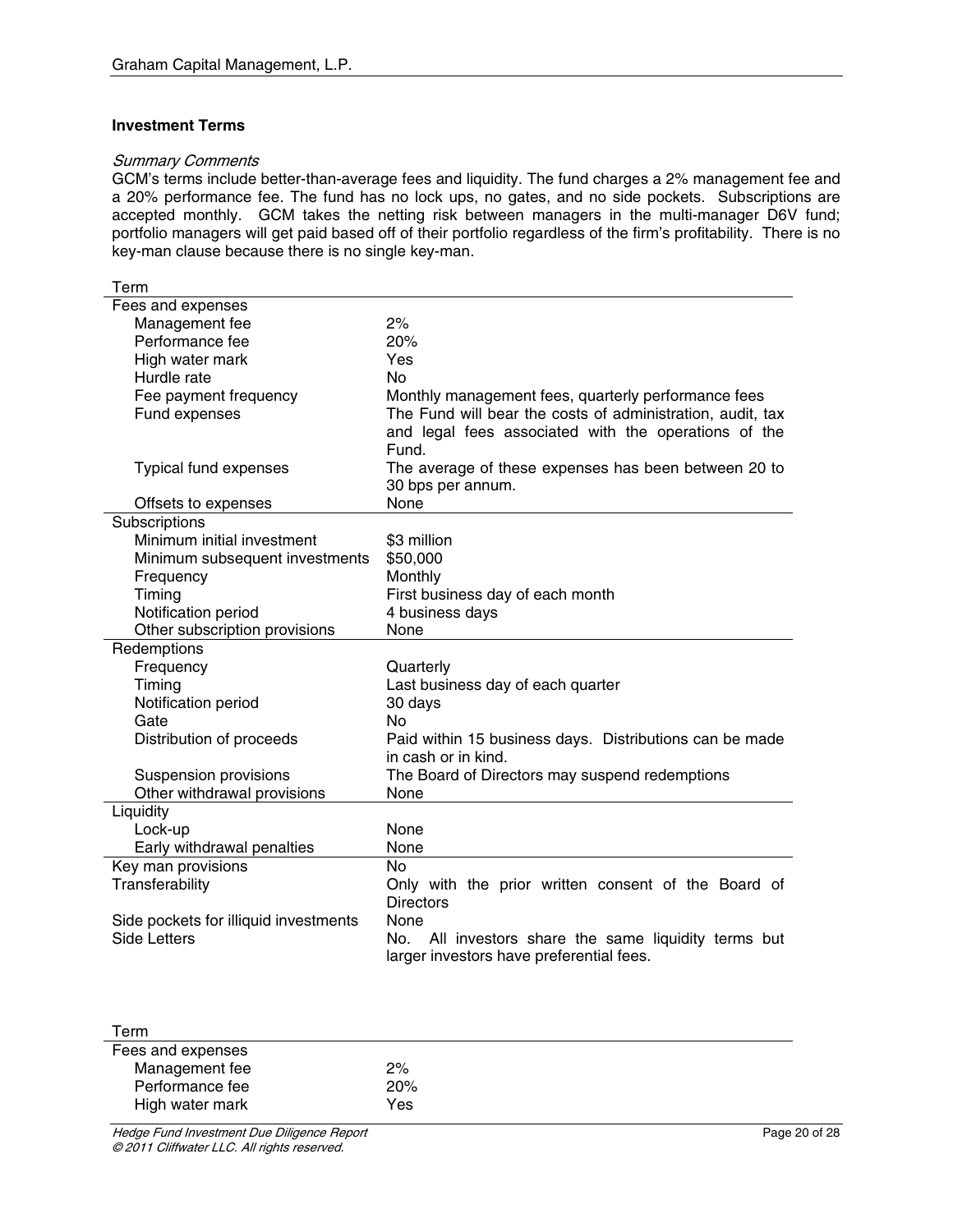| Hurdle rate<br>Fee payment frequency<br>Fund expenses | <b>No</b><br>Monthly management fees, quarterly performance fees<br>The Fund will bear the costs of administration, audit, tax<br>and legal fees associated with the operations of the |
|-------------------------------------------------------|----------------------------------------------------------------------------------------------------------------------------------------------------------------------------------------|
|                                                       | Fund.                                                                                                                                                                                  |
| <b>Typical fund expenses</b>                          | The average of these expenses has been between 20 to<br>30 bps per annum.                                                                                                              |
| Offsets to expenses                                   | None                                                                                                                                                                                   |
| Subscriptions                                         |                                                                                                                                                                                        |
| Minimum initial investment                            | \$3 million                                                                                                                                                                            |
| Minimum subsequent investments                        | \$50,000                                                                                                                                                                               |
| Frequency                                             | Monthly                                                                                                                                                                                |
| Timing                                                | First business day of each month                                                                                                                                                       |
| Notification period                                   | 4 business days                                                                                                                                                                        |
| Other subscription provisions                         | None                                                                                                                                                                                   |
| Redemptions                                           |                                                                                                                                                                                        |
| Frequency                                             | Quarterly                                                                                                                                                                              |
| Timing                                                | Last business day of each quarter                                                                                                                                                      |
| Notification period                                   | 30 days                                                                                                                                                                                |
| Gate                                                  | No                                                                                                                                                                                     |
| Distribution of proceeds                              | Paid within 15 business days. Distributions can be made                                                                                                                                |
|                                                       | in cash or in kind.                                                                                                                                                                    |
| Suspension provisions                                 | The Board of Directors may suspend redemptions                                                                                                                                         |
| Other withdrawal provisions                           | None                                                                                                                                                                                   |
| Liquidity                                             |                                                                                                                                                                                        |
| Lock-up                                               | None                                                                                                                                                                                   |
| Early withdrawal penalties                            | None                                                                                                                                                                                   |
| Key man provisions                                    | <b>No</b>                                                                                                                                                                              |
| Transferability                                       | Only with the prior written consent of the Board of                                                                                                                                    |
|                                                       | <b>Directors</b>                                                                                                                                                                       |
| Side pockets for illiquid investments                 | None                                                                                                                                                                                   |
| Side Letters                                          | All investors share the same liquidity terms but<br>No.<br>larger investors have preferential fees.                                                                                    |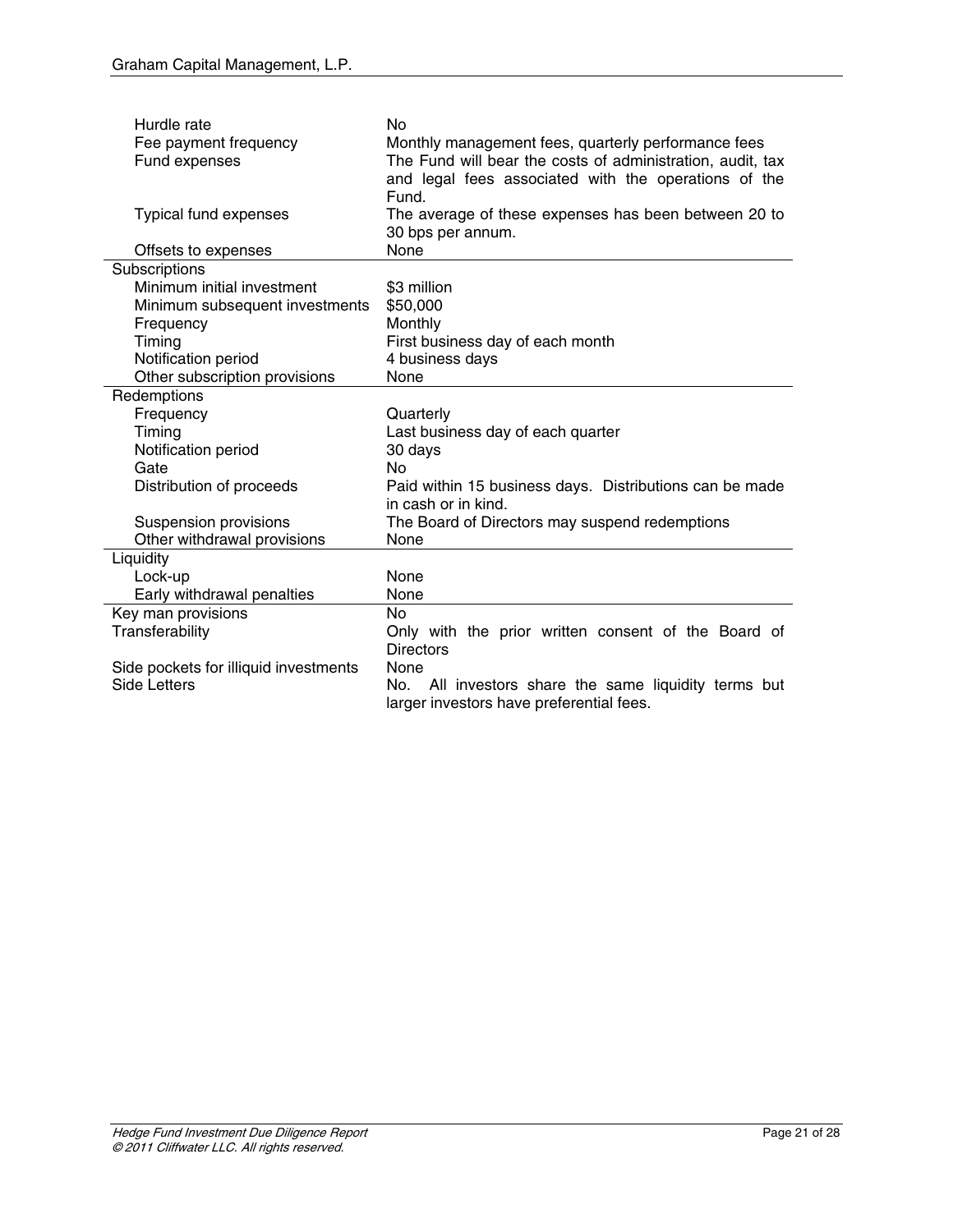# **Appendix: Glossary**

| Administrator                | A service provider such as Citco or International Fund Services that handles administrative                                                                                                     |
|------------------------------|-------------------------------------------------------------------------------------------------------------------------------------------------------------------------------------------------|
|                              | responsibilities such as facilitating subscriptions/redemptions, calculating the fund's monthly<br>NAV, reporting performance, and maintaining the official books and records for the fund.     |
| Alpha                        | That portion of a fund's total return that is attributable only to manager skill and which                                                                                                      |
|                              | excludes return attributable to general market (i.e. stock) movements. A fund's total return                                                                                                    |
|                              | is comprised of three return components: alpha, beta, and Libor.<br>Measure of a portfolio's return sensitivity to a market index. The higher the beta coefficient,                             |
| Beta                         | the greater the sensitivity to the market. A portfolio with a beta of 1.0 should move directly                                                                                                  |
|                              | in line with the market index. Lower beta portfolios have lower risk and hedge funds exhibit                                                                                                    |
|                              | an average equity market beta of 0.30. Hedge funds with lower beta are generally viewed                                                                                                         |
|                              | as desirable.                                                                                                                                                                                   |
| <b>Beta Return</b>           | That portion of a fund's total return that is attributable to general market (i.e. stock)<br>movements. It is generally calculated by multiplying the fund's portfolio beta times the           |
|                              | market return net of Libor. A fund's total return is comprised of three return components:                                                                                                      |
|                              | alpha, beta, and Libor.                                                                                                                                                                         |
| <b>Credit Default Swap</b>   | A swap contract that acts as a form of insurance for the buyer against a loan or bond                                                                                                           |
| (CDS)                        | default. The buyer pays a percentage of the security's principal (premium), at periodic                                                                                                         |
|                              | intervals in exchange for a guaranteed payment of principal in the event of default. If the<br>borrower/security defaults, the CDS buyer can exchange or "swap" the defaulted loan              |
|                              | security for a monetary payment equal to the principal value of the loan. The CDS premium                                                                                                       |
|                              | payment is generally equivalent in percentage to the "credit spread" on a risky bond.                                                                                                           |
| Convexity                    | A measure of the sensitivity of a bond's duration to changes in interest rates. Most fixed                                                                                                      |
|                              | income portfolios have <i>negative</i> convexity, meaning that duration rises as interest rates<br>rise, furthering losses in a rising interest rate environment. And when interest rates fall, |
|                              | duration declines, limiting security gains. Mortgage securities, for example, have significant                                                                                                  |
|                              | negative convexity. Securities and portfolios structured to have <i>positive</i> convexity are not                                                                                              |
|                              | common and come at a cost of lower yield, but have the advantage in periods of market                                                                                                           |
|                              | volatility.                                                                                                                                                                                     |
| Correlation                  | A statistical measure of how two securities or indices move in relation to each other. Two<br>securities move perfectly in line with one another if their correlation is 1.0 and move in        |
|                              | opposite directions if their correlation is -1.0. This statistic is often cited when gauging the                                                                                                |
|                              | diversification benefits of alternative assets within an equity dominated institutional portfolio                                                                                               |
|                              | and where most traditional equity managers have a correlation of 0.95 or higher with the                                                                                                        |
|                              | stock indices. Hedge funds generally exhibit a much lower 0.70 correlation to the equity<br>markets and produce overall diversification benefits where adding more stock managers               |
|                              | does not.                                                                                                                                                                                       |
| <b>Credit Strategy</b>       | See Hedge Fund Strategies.                                                                                                                                                                      |
| <b>CTA</b>                   | See Hedge Fund Strategies                                                                                                                                                                       |
| Delta-adjusted               | A concept applied to derivatives, particularly options or securities with option-like features                                                                                                  |
|                              | such as convertible securities. Delta measures the change in value of the derivative in<br>relation to the change in value of the underlying security referenced by the derivative, rather      |
|                              | than the value of the derivative security itself. For example, the delta-adjusted beta of an                                                                                                    |
|                              | in-the-money S&P 500 index option equals 1.0 because the change in option value and                                                                                                             |
|                              | index value is the same for a small 1% change in the S&P 500 index. For an out-of-the-                                                                                                          |
|                              | money option, the delta-adjusted beta would be less than 1.0. The delta-adjusted exposure<br>of a portfolio is a measure of the extent to which the portfolio as a whole will participate in    |
|                              | stock market movements. It is equal to the sum of the weighted deltas of all individual                                                                                                         |
|                              | options in the portfolio plus all equity investments.                                                                                                                                           |
| Derivative                   | A security whose price is derived from the value of one or more of the underlying reference                                                                                                     |
|                              | entity, commonly the price of another security. Examples include options, futures, forwards,                                                                                                    |
|                              | Derivatives can be used to hedge risk, speculate, or establish arbitrage<br>and swaps.<br>positions.                                                                                            |
| <b>Global Macro Strategy</b> | See Hedge Fund Strategies                                                                                                                                                                       |
| <b>Distressed Strategy</b>   | See Hedge Fund Strategies                                                                                                                                                                       |
| Drawdown                     | Refers to the cumulative investment loss experienced by a hedge fund, measured from the                                                                                                         |
|                              | point of peak NAV to the NAV low. Max drawdown refers to the largest drawdown                                                                                                                   |
|                              | experienced by a hedge fund.                                                                                                                                                                    |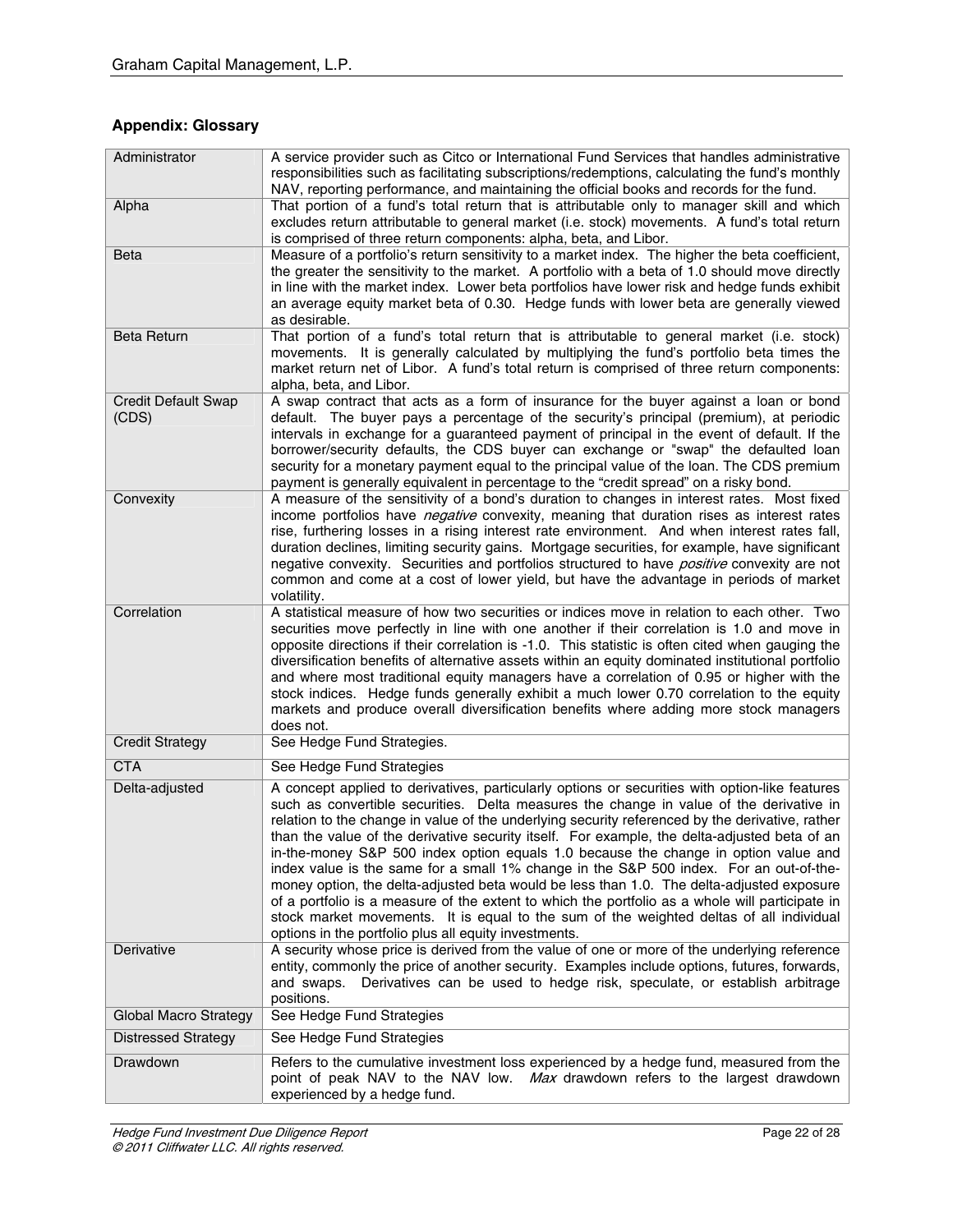| Early Withdrawal<br>Penalty | A fee assessed to investors that redeem assets prior to the expiration of a "soft" lock-up.<br>The penalty is a percentage of assets, typically 2% to 5%, and these fees are generally paid<br>to the fund to the benefit of remaining investors.                                                                                                                                                                                                                                                                                                                                                                                                                                                                                                                              |
|-----------------------------|--------------------------------------------------------------------------------------------------------------------------------------------------------------------------------------------------------------------------------------------------------------------------------------------------------------------------------------------------------------------------------------------------------------------------------------------------------------------------------------------------------------------------------------------------------------------------------------------------------------------------------------------------------------------------------------------------------------------------------------------------------------------------------|
| Event Driven                | See Hedge Fund Strategies                                                                                                                                                                                                                                                                                                                                                                                                                                                                                                                                                                                                                                                                                                                                                      |
| <b>Equity Long/Short</b>    | See Hedge Fund Strategies                                                                                                                                                                                                                                                                                                                                                                                                                                                                                                                                                                                                                                                                                                                                                      |
| <b>Expense Ratio</b>        | All direct expenses charged to the fund vehicle, divided by NAV. Fund expenses typically<br>include organizational, legal, compliance, audit fees, administrative fees, directors' fees and<br>expenses, and fund-related insurance costs. Fund expenses should exclude costs<br>associated with managing the investment portfolio such as management fees, brokerage<br>fees, and research expenses. Also, charges related to entering into, maintaining, and<br>financing a position are not included in the ratio. The fund expense ratio ranges between<br>10 and 30 basis points, depending upon the asset size of the fund and what types of<br>expenses are charged to the fund.                                                                                        |
| Exposure                    | The value of security positions (excluding cash) as a percent of net asset value (NAV). For<br>example, if security positions are valued at \$100 and NAV also equals \$100, then the<br>portfolio is said to have a long exposure of 100%. If instead, the security positions are<br>valued at \$50 with the rest in cash, the long exposure is said to be 50%. Leverage<br>(borrowing) allows exposures to exceed 100% and shorting can allow exposures to be<br>negative. For example, a manager that holds \$100 in stock (100% long exposure) and also<br>borrows \$100 in stock (from a securities lender) and sells that stock short in the market<br>(100% short exposure), is said to have a total exposure of 200% (100% long exposure plus<br>100% short exposure). |
| Notional Exposure           | Notional exposure, as opposed to physical exposure, includes the value of reference<br>securities/indexes of derivative securities and swaps in the calculation of exposure. For<br>example, a hedge fund manager with a 50% long exposure to stocks may also have sold a<br>Russell 3000 index futures on contracts worth 50% of fund NAV as a market hedge. While<br>no physical securities are shorted, the futures positions have a "notional" value equal to<br>50% of NAV. Total gross notional exposure in this example is 100%, equal to the 50% long<br>physical stock positions plus the 50% short futures contract. The most common industry<br>practice is to include notional values in the calculation of portfolio exposures.                                   |
| Gross Long                  | The total notional exposure of all long positions in a portfolio. In the example above, gross<br>long exposure equals 50%. Gross long positions benefit from increases in securities prices.                                                                                                                                                                                                                                                                                                                                                                                                                                                                                                                                                                                   |
| <b>Gross Short</b>          | The total notional exposure of all short positions in a portfolio. In the example above, gross<br>short exposure equals 50%, the notional value of the short Russell 3000 futures contracts.<br>Short positions benefit from decreases in securities prices.                                                                                                                                                                                                                                                                                                                                                                                                                                                                                                                   |
| Net Exposure                | Net exposure equals the difference between a portfolio's gross long and gross short<br>exposures. In the example above, the portfolio has a net exposure of 0%, equal to the 50%<br>gross long exposure minus the 50% gross short position. A positive net long exposure<br>indicates a higher portion of long positions in the portfolio, and that the portfolio should<br>generally benefit from an increase in asset prices. A net short exposure indicates a higher<br>value of short positions in the portfolio, which will likely produce profits if security values fall.                                                                                                                                                                                               |
| <b>Total Gross</b>          | The sum of a portfolio's gross long and gross short exposures. Gross exposure in the<br>example above equals 100%, equal to the 50% gross long exposure plus the 50% gross<br>short exposure.                                                                                                                                                                                                                                                                                                                                                                                                                                                                                                                                                                                  |
| Fair Value (FAS 157)        | FASB Statement No. 157, Fair Value Measurements ("FAS 157"), defines fair value as "the<br>price that would be received to sell an asset or paid to transfer a liability in an orderly<br>transaction between market participants at the measurement date." FAS 157 established a<br>fair value hierarchy consisting of three levels described below.                                                                                                                                                                                                                                                                                                                                                                                                                          |
| Level 1 assets              | Liquid assets with readily observable prices, and therefore a reliable market value. Level 1<br>assets typically include stocks, bonds, mutual funds, and any other assets that have a<br>regular "mark to market" pricing mechanism, generally via a central exchange.                                                                                                                                                                                                                                                                                                                                                                                                                                                                                                        |
| Level 2 assets              | Assets with a value based on market inputs that are not directly observable on a central<br>exchange. These assets are often priced via quotations from dealers. An example of a<br>Level 2 asset is a credit default swap which is typically priced via indicative quotations from<br>broker dealers. Most derivative securities are considered Level 2 assets even though the<br>valuation for the underlying security may be readily available on a central exchange.                                                                                                                                                                                                                                                                                                       |
| Level 3 assets              | Illiquid assets with a value that cannot be determined by observable measures. The fair<br>value of a Level 3 asset can only be estimated by using significant assumptions as inputs to<br>the valuation model. Illiquid private equity investments are an example of this type of<br>asset. Each manager may derive its own internal valuation policy regarding the<br>classification of Level 3 assets depending on available pricing sources and other factors.                                                                                                                                                                                                                                                                                                             |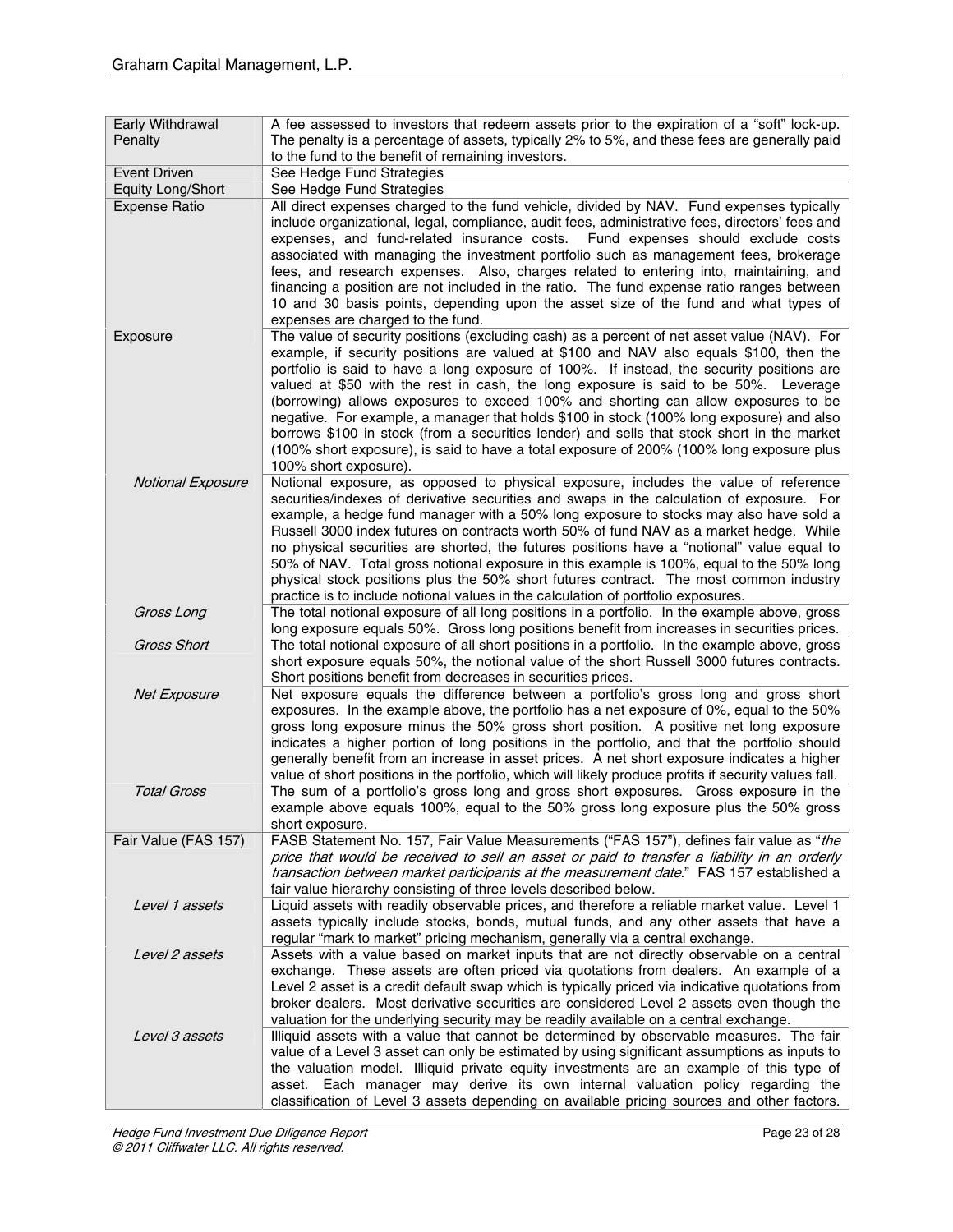|                                           | Best practice is for the hedge fund manager to use an independent external valuation firm<br>to price Level 3 assets. As a further protection to investors, Level 3 assets are often placed<br>in side pockets by the manager. (See Side Pockets.)                                                                                                                                                                                                                                                           |
|-------------------------------------------|--------------------------------------------------------------------------------------------------------------------------------------------------------------------------------------------------------------------------------------------------------------------------------------------------------------------------------------------------------------------------------------------------------------------------------------------------------------------------------------------------------------|
| Fund of Funds                             | An investment vehicle managed by a third party that invests in a portfolio of underlying<br>hedge funds.                                                                                                                                                                                                                                                                                                                                                                                                     |
| Gate                                      | A restriction on the amount that investors can redeem from a hedge fund in a given period.<br>Gates are designed to help prevent problems associated with large redemption requests<br>during a specific period. Fund level gates establish this limit as a percentage of all holdings<br>in the fund, potentially allowing redeeming investors to receive a percentage greater than<br>the gate amount. Investor level gates limit each investor's withdrawal to a specific<br>percentage of their account. |
| <b>General Partner</b>                    | In a limited liability partnership, which is the legal form most hedge funds operate within, the<br>general partner is responsible for the management and investment decisions for the hedge<br>fund while the investors are limited partners.                                                                                                                                                                                                                                                               |
| <b>Hedge Fund</b>                         | An investment portfolio that seeks long term net of fee returns similar to equities (7%-9%<br>annually) with less than one-half the risk of equities.                                                                                                                                                                                                                                                                                                                                                        |
| <b>Hedge Fund</b><br><b>Strategies</b>    | Hedge funds employ many investment approaches to create non-market related returns.<br>While there is no standard industry classification, the eight strategy descriptions below are<br>often used by practitioners.                                                                                                                                                                                                                                                                                         |
| <b>Market Neutral</b>                     | A hedge fund style that aims to profit from the discrepancy in valuation between related<br>securities, which may include equities, fixed income, derivatives, etc. An example is<br>convertible arbitrage, which attempts to exploit the mispricing between embedded options in<br>convertible bonds and the underlying security.                                                                                                                                                                           |
| <b>Credit Strategy</b>                    | A hedge fund style that typically invests in high yield and high grade bonds, bank loans,<br>credit default swaps and structured products. Managers use fundamental credit analysis to<br>identify mispriced debt instruments and express their views through long and short<br>positions.                                                                                                                                                                                                                   |
| <b>Distressed</b>                         | A hedge fund style that seeks to take advantage of corporate securities in default, under<br>bankruptcy protection, in distress or heading toward such a condition, or in liquidation.<br>Some distressed managers attempt to add value by becoming actively involved in the<br>restructuring process.                                                                                                                                                                                                       |
| <b>Event Driven</b>                       | A hedge fund style that aims to profit from the mispricing of securities related to hard and/or<br>soft catalysts. Examples include mergers (merger arbitrage), restructurings, bankruptcies,<br>litigation, regulatory and legislative changes. Activist investors who seek value creation<br>through board participation or management changes are also included in this category.                                                                                                                         |
| Equity Long/Short                         | A hedge fund style that primarily allocates capital to long and short positions in equities and<br>equity derivatives. Exposures range from net long to market neutral to dedicated short.<br>Some equity long/short funds focus on specific sectors (e.g., technology and healthcare) or<br>regions (e.g., Asia and Europe).                                                                                                                                                                                |
| Macro -<br>Discretionary                  | A hedge fund style focused on employing a top-down approach to invest in any market in<br>order to capture extended market movements. Global macro managers generally have<br>broad mandates to invest globally across all asset classes. These managers tend to<br>employ leverage and have exposure to global interest rates, currencies, commodities and<br>equities.                                                                                                                                     |
| Macro - CTA                               | A hedge fund style that trades currencies, interest rates, equity markets and commodities<br>using technical systems premised mostly on the notion that market indices will trend over<br>time, thus portfolio positions will move in the same direction as markets. "CTA" designates<br>Commodity Trading Advisor, a regulated advisor that generally follows this hedge fund<br>style.                                                                                                                     |
| Multi-Strategy                            | A hedge fund style that opportunistically allocates capital to various hedge fund strategies<br>and uses diversification to reduce asset-class and single-strategy risks. Ideally, multi-<br>strategy portfolio managers tactically shift capital among strategies in order to capitalize on<br>current market opportunities. Some multi-strategy funds act as a collection of traders, while<br>others have a more formal organizational structure.                                                         |
| <b>HFRI</b>                               | Hedge Fund Research, Inc. (HFRI) is a leading provider of hedge fund manager and hedge<br>fund index information to investors. Dow Jones Credit Suisse is another leading provider of<br>similar information.                                                                                                                                                                                                                                                                                                |
| <b>HFRI Fund of</b><br><b>Funds Index</b> | A monthly return index of approximately 2,000 hedge fund of funds. Returns are self<br>reported, equal weighted, and net of all fees. HFRI reports that the average management<br>fee charged by the fund of funds manager is 1.5% with an average incentive fee of 5%.<br>This is on top of fees charged by the underlying hedge funds.                                                                                                                                                                     |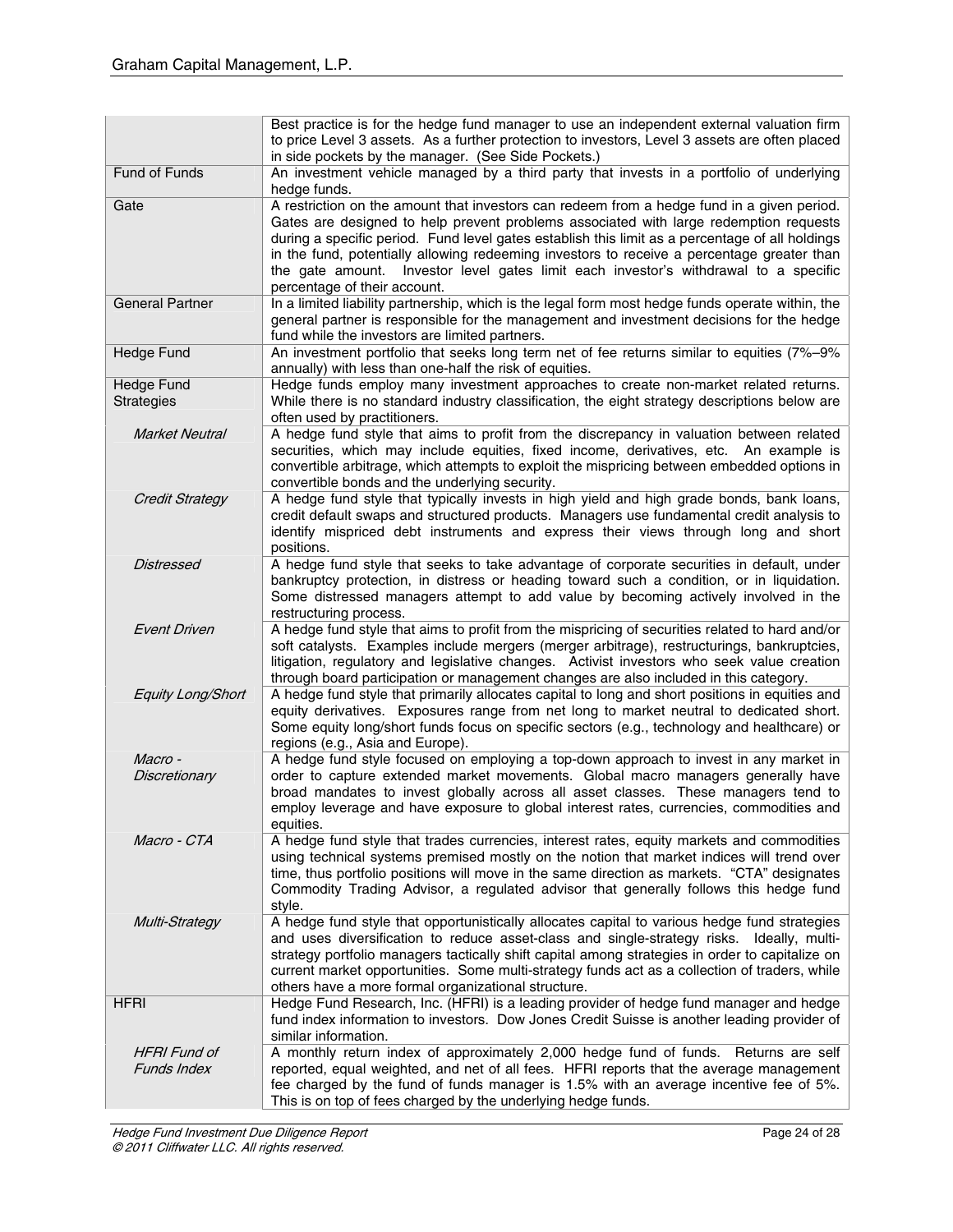| <b>HFRI Fund</b><br><b>Weighted Index</b> | A monthly return index of approximately 3,000 hedge funds. Returns are self reported,<br>equal weighted, and net of all fees.                                                                                                                                                                                                                                                                                                                                                                                                                                                                                                                                                                                                                                                                                                                                                                                                                                                                                                                                                                                                                                                                                                                                                                                                                                                                                                                                                                                                                                                                                                                                                                                                                                                                                                                                                                                                                                                                                                                                                                                                                                                                                                                                                                                                                                                                                                                                                                                                                               |
|-------------------------------------------|-------------------------------------------------------------------------------------------------------------------------------------------------------------------------------------------------------------------------------------------------------------------------------------------------------------------------------------------------------------------------------------------------------------------------------------------------------------------------------------------------------------------------------------------------------------------------------------------------------------------------------------------------------------------------------------------------------------------------------------------------------------------------------------------------------------------------------------------------------------------------------------------------------------------------------------------------------------------------------------------------------------------------------------------------------------------------------------------------------------------------------------------------------------------------------------------------------------------------------------------------------------------------------------------------------------------------------------------------------------------------------------------------------------------------------------------------------------------------------------------------------------------------------------------------------------------------------------------------------------------------------------------------------------------------------------------------------------------------------------------------------------------------------------------------------------------------------------------------------------------------------------------------------------------------------------------------------------------------------------------------------------------------------------------------------------------------------------------------------------------------------------------------------------------------------------------------------------------------------------------------------------------------------------------------------------------------------------------------------------------------------------------------------------------------------------------------------------------------------------------------------------------------------------------------------------|
| <b>HFRI Universe</b>                      | HFRI makes available hedge fund universes and sub-universes in order to rank individual<br>hedge funds against peer groups.                                                                                                                                                                                                                                                                                                                                                                                                                                                                                                                                                                                                                                                                                                                                                                                                                                                                                                                                                                                                                                                                                                                                                                                                                                                                                                                                                                                                                                                                                                                                                                                                                                                                                                                                                                                                                                                                                                                                                                                                                                                                                                                                                                                                                                                                                                                                                                                                                                 |
| <b>HFRX</b> Indices                       | HFRI also maintains <i>daily</i> return indices that are equal weighted returns of a small group of<br>hedge funds that offer daily valuation.                                                                                                                                                                                                                                                                                                                                                                                                                                                                                                                                                                                                                                                                                                                                                                                                                                                                                                                                                                                                                                                                                                                                                                                                                                                                                                                                                                                                                                                                                                                                                                                                                                                                                                                                                                                                                                                                                                                                                                                                                                                                                                                                                                                                                                                                                                                                                                                                              |
| High Water Mark<br>("HWM")                | The market value that a portfolio must exceed before performance fees can be assessed.<br>The HWM is the highest net asset value previously achieved, and ensures that the manager<br>does not earn performance fees on gains until previous losses are fully recaptured.                                                                                                                                                                                                                                                                                                                                                                                                                                                                                                                                                                                                                                                                                                                                                                                                                                                                                                                                                                                                                                                                                                                                                                                                                                                                                                                                                                                                                                                                                                                                                                                                                                                                                                                                                                                                                                                                                                                                                                                                                                                                                                                                                                                                                                                                                   |
| <b>Modified HWM</b>                       | The less common modified HWM allows the manager to earn a reduced (i.e. one-half)<br>performance fee during recovery, with the full performance fee resuming after recovering<br>earlier losses (e.g. between 150-250% of prior losses). A modified HWM is said to help<br>managers retain talented employees during weak performance periods.                                                                                                                                                                                                                                                                                                                                                                                                                                                                                                                                                                                                                                                                                                                                                                                                                                                                                                                                                                                                                                                                                                                                                                                                                                                                                                                                                                                                                                                                                                                                                                                                                                                                                                                                                                                                                                                                                                                                                                                                                                                                                                                                                                                                              |
| Hurdle Rate                               | The minimum return a manager must generate before performance fees can be earned.<br>Hurdle rates are uncommon for hedge funds, but when they are present they are often<br>based on cash benchmarks such as 3-month Treasury bills.                                                                                                                                                                                                                                                                                                                                                                                                                                                                                                                                                                                                                                                                                                                                                                                                                                                                                                                                                                                                                                                                                                                                                                                                                                                                                                                                                                                                                                                                                                                                                                                                                                                                                                                                                                                                                                                                                                                                                                                                                                                                                                                                                                                                                                                                                                                        |
| Information Ratio("IR")                   | Commonly used measure of a manager's risk-adjusted alpha. The information ratio equals<br>alpha return divided by alpha risk, where both alpha return and alpha risk are typically<br>calculated using statistical regression where the independent variable is a market index.<br>The information ratio is generally viewed by practitioners as the most significant measure of<br>a hedge fund's performance. Any information ratio above 0.5 is generally viewed as very<br>attractive.                                                                                                                                                                                                                                                                                                                                                                                                                                                                                                                                                                                                                                                                                                                                                                                                                                                                                                                                                                                                                                                                                                                                                                                                                                                                                                                                                                                                                                                                                                                                                                                                                                                                                                                                                                                                                                                                                                                                                                                                                                                                  |
| Key Man Provision                         | A legal provision that permits investors to immediately withdraw from a fund without penalty<br>if certain key professionals are no longer involved in the management of the fund.                                                                                                                                                                                                                                                                                                                                                                                                                                                                                                                                                                                                                                                                                                                                                                                                                                                                                                                                                                                                                                                                                                                                                                                                                                                                                                                                                                                                                                                                                                                                                                                                                                                                                                                                                                                                                                                                                                                                                                                                                                                                                                                                                                                                                                                                                                                                                                          |
| Leverage                                  | The use of explicit debt (i.e. borrowing) or implicit debt (i.e. derivatives) to achieve<br>investment positions that exceed invested capital (NAV). The use of leverage may amplify<br>returns but may also increase risk. However, if leverage is achieved by adding short<br>exposure that offsets an existing long position, portfolio risk might actually decline due to<br>the use of leverage. A common leverage calculation is the ratio of gross notional exposure<br>to invested capital. For example, a \$100 investment in BP stock coupled with a \$100 short<br>sale of Exxon stock yields gross notional exposure of \$200. Leverage in this example can<br>be described in at least two ways:<br>a. The portfolio has 200% gross exposure (equal to \$200 gross notional exposure divided<br>by \$100 NAV)<br>b. The portfolio is one time (1x) levered (equal to \$100 in debt divided by \$100 NAV)<br>As illustrated in the example, the \$200 gross notional exposure equals the absolute value<br>total of both \$100 long ("gross long") and \$100 short ("gross short") asset exposures. The<br>measurement of gross notional exposure varies by asset class:<br>Equities - the market value of long and short positions<br>Corporate Debt and Municipal Bonds - the market value of long and short positions<br>US Treasuries (and other highly rated government debt) - the market value of long and<br>short positions, adjusted to a 10 year bond equivalent maturity (approximate 9 year<br>duration), so that a \$100 exposure to a 2 year duration bond is recognized as a lower<br>risk compared to a \$100 20 year duration bond. The \$100 3 year duration bond is said<br>to have a \$33 10 year bond equivalent exposure (\$100 times 3, divided by 9) while the<br>\$100 20 year duration bond is said to have a \$222 10 year bond equivalent exposure<br>(\$100 times 20, divided by 9)<br>Options - the delta adjusted exposure rather than the total notional value of the<br>$\bullet$<br>underlying reference asset.<br>Delta adjusted exposure represents the implied<br>shares/holdings necessary to hedge the options position<br>Credit Default Swaps - total notional exposure of the underlying reference credit<br>$\bullet$<br>Interest Rate Swaps - total notional exposure (expressed as 10-year bond equivalent,<br>٠<br>per the duration adjustment process described above) to reference security or index<br>Futures/Forwards - total notional exposure to reference security or index<br>$\bullet$ |
| <b>Limited Partner</b>                    | Investors are limited partners in the hedge fund and are "limited" in that they have no voice<br>in hedge fund investment or operational matters, and their losses are limited to amounts<br>invested.                                                                                                                                                                                                                                                                                                                                                                                                                                                                                                                                                                                                                                                                                                                                                                                                                                                                                                                                                                                                                                                                                                                                                                                                                                                                                                                                                                                                                                                                                                                                                                                                                                                                                                                                                                                                                                                                                                                                                                                                                                                                                                                                                                                                                                                                                                                                                      |
| <b>Limited Partnership</b>                | A legal structure usually consisting of one general partner who is the investment manager<br>and many limited partners who put up assets to form a fund investment. The most<br>important feature of a limited partnership is that the limited partners have limited liability as                                                                                                                                                                                                                                                                                                                                                                                                                                                                                                                                                                                                                                                                                                                                                                                                                                                                                                                                                                                                                                                                                                                                                                                                                                                                                                                                                                                                                                                                                                                                                                                                                                                                                                                                                                                                                                                                                                                                                                                                                                                                                                                                                                                                                                                                           |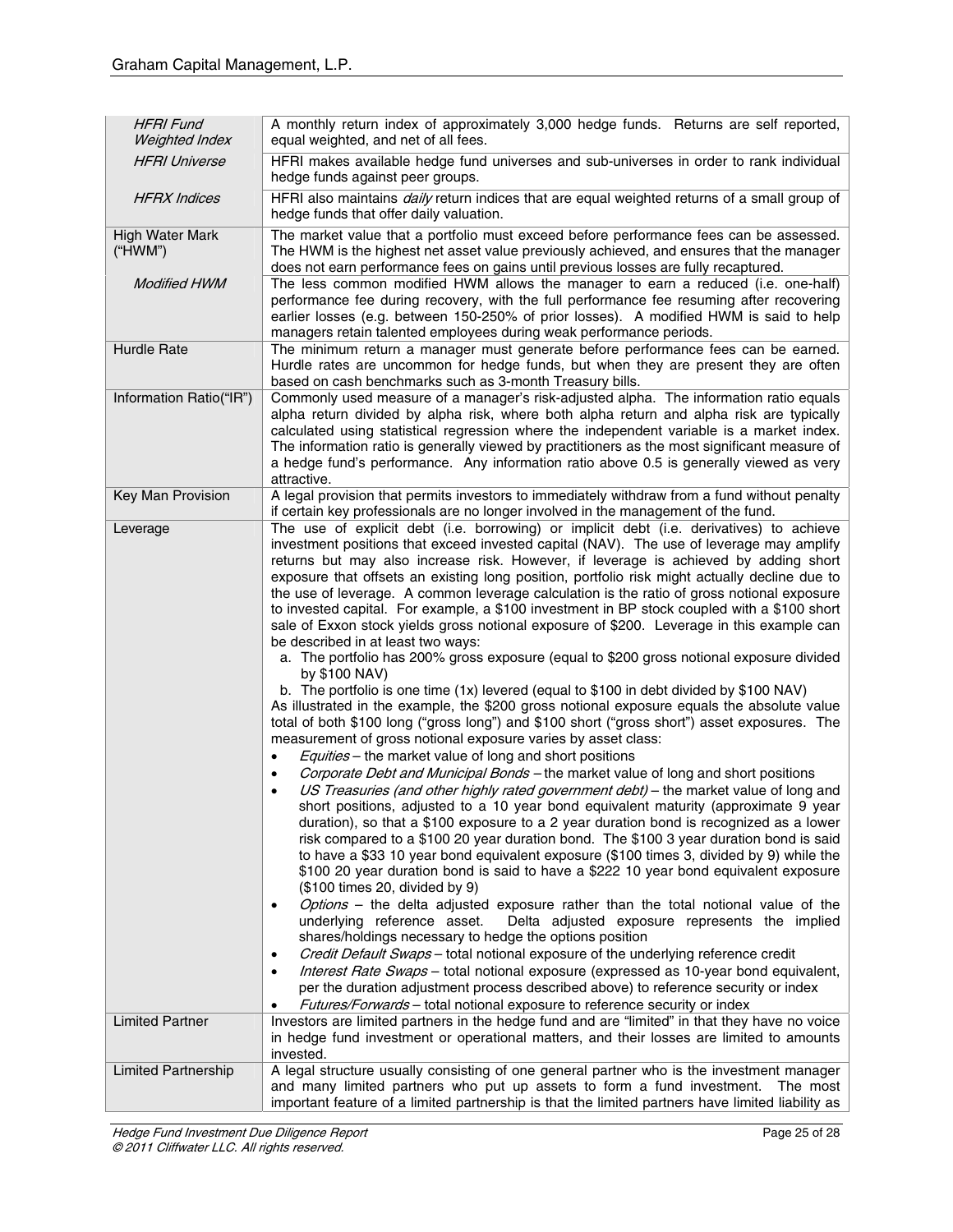|                                        | long as they do not participate in the control of the investment fund.                                                                                                                                                                                                                                                                                                                                                                                                                                                                                                                                                                                               |
|----------------------------------------|----------------------------------------------------------------------------------------------------------------------------------------------------------------------------------------------------------------------------------------------------------------------------------------------------------------------------------------------------------------------------------------------------------------------------------------------------------------------------------------------------------------------------------------------------------------------------------------------------------------------------------------------------------------------|
| Liquidity                              | The ease with which a hedge fund can convert its holdings to cash. Funds with greater<br>liquidity can close out of positions more easily and with fewer costs.                                                                                                                                                                                                                                                                                                                                                                                                                                                                                                      |
| Lock-up                                | The period of time before an investor is eligible to redeem assets from a hedge fund. Lock-<br>ups of one or two years are typical. The liquidity of the strategy and underlying positions<br>typically influences the length of the lock-up. For example, distressed funds typically have<br>longer lock-up periods than macro and equity long/short funds.                                                                                                                                                                                                                                                                                                         |
| Hard Lock-Up                           | Assets can not be redeemed during the lock-up period.                                                                                                                                                                                                                                                                                                                                                                                                                                                                                                                                                                                                                |
| Soft Lock-Up                           | Assets may be redeemed prior to expiration of the lock-up period, but an early withdrawal<br>penalty must be paid to the fund.                                                                                                                                                                                                                                                                                                                                                                                                                                                                                                                                       |
| Long positions                         | Long positions describe securities that were purchased.<br>Long positions benefit from<br>increase in securities prices.                                                                                                                                                                                                                                                                                                                                                                                                                                                                                                                                             |
| LIBOR (Libor)                          | Refers to the London Interbank Offered Rate (LIBOR), which is a daily reference rate based<br>on the interest rates at which banks borrow unsecured funds from other banks in the<br>interbank lending market. Libor is a cash rate that serves as the base rate for most floating<br>rate corporate debt and is highly correlated with short-term interest rates. Historically, Libor<br>rates average 20 basis points above Treasury bill rates, a difference often referred to as the<br>TED spread. The TED spread is often viewed as a measure of market stress that can<br>reach levels of 100 basis points or more during financial crises.                   |
| Management Fee                         | Compensation paid by investors to the management company of a hedge fund.<br>Management fees are typically used to pay for the investment manager's operating<br>expenses, including office rent, employee salaries, research and systems. Management<br>fees typically range from 1% to 2% of NAV.                                                                                                                                                                                                                                                                                                                                                                  |
| Macro - Discretionary                  | See Hedge Fund Strategies                                                                                                                                                                                                                                                                                                                                                                                                                                                                                                                                                                                                                                            |
| Margin                                 | Cash posted as collateral with a broker or exchange to satisfy the trading requirements of<br>derivative contracts.                                                                                                                                                                                                                                                                                                                                                                                                                                                                                                                                                  |
| <b>Initial Margin</b>                  | Cash or positions posted as collateral with a broker or exchange to satisfy the initial<br>regulatory or internal margin requirements of listed or over the counter securities purchased<br>with borrowed funds.                                                                                                                                                                                                                                                                                                                                                                                                                                                     |
| <b>Variation Margin</b>                | Cash or positions that may be required to be posted as collateral with a broker or exchange<br>to satisfy additional variation margin requirements of listed or over the counter securities<br>purchased with borrowed funds. Variation margin payments may be required if securities<br>purchased with borrowed funds decline significantly in value from the initial holding date.                                                                                                                                                                                                                                                                                 |
| Margin-to-equity ratio                 | The percentage of portfolio capital posted as collateral or "margin" with a broker or<br>exchange (i.e., margin capital divided by total capital) against a portfolio of positions. In a<br>portfolio composed entirely of derivative contracts, this number represents the percentage<br>of encumbered cash in the portfolio. This is a common measure of leverage used by<br>systematic macro managers, since it is proportional to the amount of notional exposure per<br>dollar of capital. For example, if one systematic macro portfolio has a higher margin-to-<br>equity ratio than another, all else being equal, the former portfolio has higher leverage. |
| Master-Feeder Fund<br><b>Structure</b> | A fund structure which allows for onshore and offshore fund vehicles to be managed as a<br>single portfolio. Onshore and offshore funds are aggregated into one "master" portfolio.                                                                                                                                                                                                                                                                                                                                                                                                                                                                                  |
| <b>Master Fund</b>                     | The master fund is that part of a master-feeder structure into which the feeder funds invest<br>and which manages the single combined investment portfolio. The master fund is generally<br>a non-US corporate entity.                                                                                                                                                                                                                                                                                                                                                                                                                                               |
| <b>Feeder Funds</b>                    | Two separate legal entities, one a U.S. onshore partnership and the other a non-U.S.<br>offshore corporation, which accommodates investor groups with different tax and regulatory<br>needs.                                                                                                                                                                                                                                                                                                                                                                                                                                                                         |
| Max Drawdown                           | The greatest investment loss experienced by a hedge fund, measured from peak (prior<br>highest cumulative return) to valley (subsequent lowest cumulative return).                                                                                                                                                                                                                                                                                                                                                                                                                                                                                                   |
| Middle and Back<br>Office              | The non-investment side of a hedge fund's operations. Includes accounting, administration,<br>legal, investor relations, compliance and other miscellaneous non-investment functions.<br>Hedge funds may outsource some of these operations to third-party administrators or prime<br>brokers.                                                                                                                                                                                                                                                                                                                                                                       |
| Net Asset Value (NAV)                  | A fund's total assets less total liabilities.                                                                                                                                                                                                                                                                                                                                                                                                                                                                                                                                                                                                                        |
| <b>Notification Period</b>             | The advance notice period (generally 30 to 90 days) required to submit subscription or<br>redemption documents for investing in or redeeming from a fund.                                                                                                                                                                                                                                                                                                                                                                                                                                                                                                            |
| Offshore Fund                          | Hedge funds which are registered/domiciled in offshore jurisdictions such as the Cayman<br>Islands, British Virgin Islands, and Luxembourg. Offshore funds provide eligible investors                                                                                                                                                                                                                                                                                                                                                                                                                                                                                |
|                                        | with tax benefits and regulatory relief. Because offshore funds are administered outside of                                                                                                                                                                                                                                                                                                                                                                                                                                                                                                                                                                          |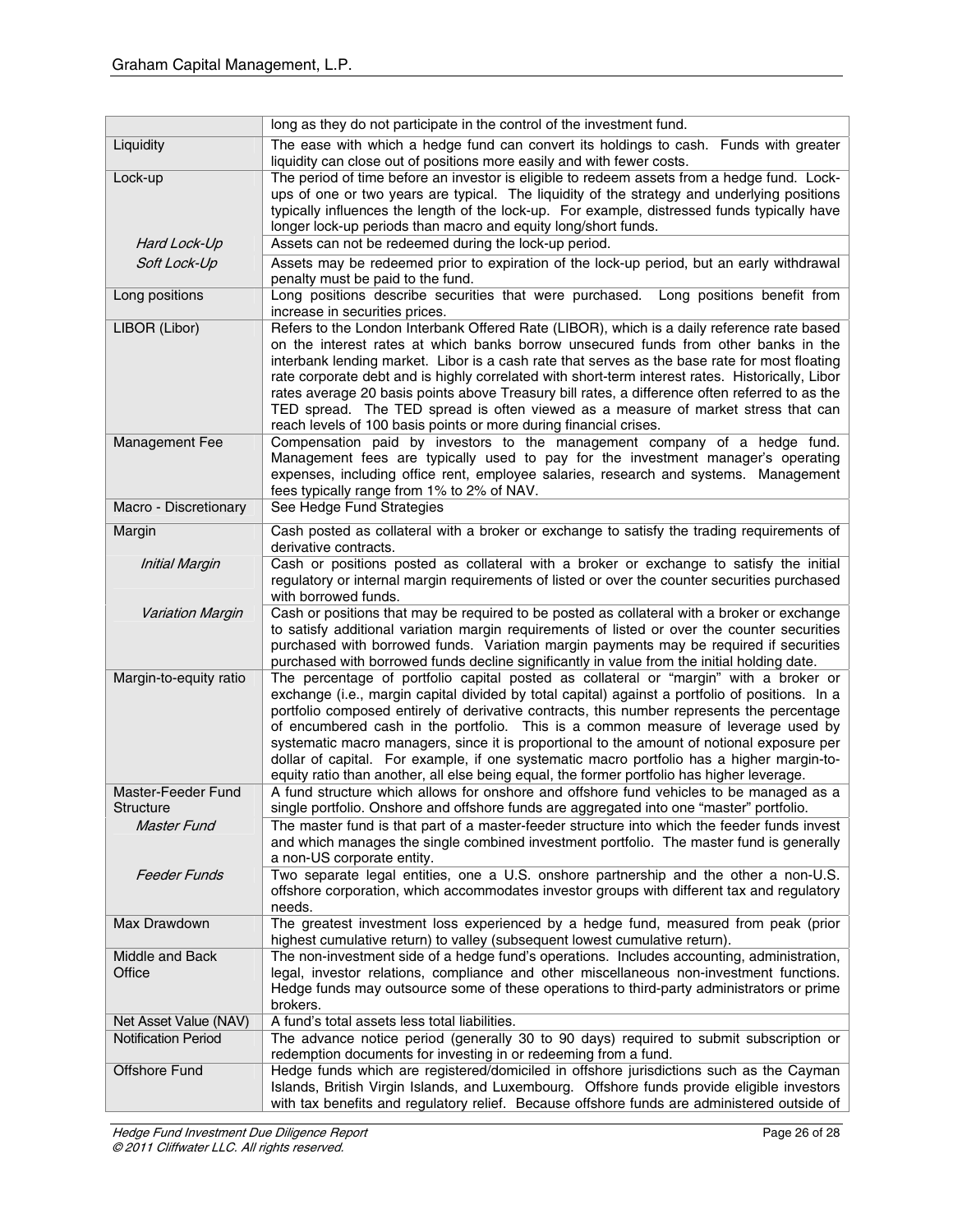|                                 | the U.S., non-U.S. investors and tax exempt U.S. investors such as ERISA pension funds<br>and endowments can take advantage of tax benefits.                                                                                                                                                                                                                                                                                                                                  |
|---------------------------------|-------------------------------------------------------------------------------------------------------------------------------------------------------------------------------------------------------------------------------------------------------------------------------------------------------------------------------------------------------------------------------------------------------------------------------------------------------------------------------|
| Onshore Fund                    | A fund with a U.S. legal domicile that operates under U.S. regulatory authorities and U.S.<br>tax law. Most onshore funds are limited partnerships registered under Delaware law.                                                                                                                                                                                                                                                                                             |
| Performance                     | The general partner's share of the profits, net of management fees and expenses. The                                                                                                                                                                                                                                                                                                                                                                                          |
| (Incentive) Fee                 | performance (incentive) fee is typically 20% of net profits.                                                                                                                                                                                                                                                                                                                                                                                                                  |
| <b>Prime Broker</b>             | A prime broker custodies assets, provides trade settlement, facilitates the financing of                                                                                                                                                                                                                                                                                                                                                                                      |
|                                 | positions, and may perform other services. JPMorgan, Goldman Sachs, Morgan Stanley<br>and UBS are some of the largest prime brokers.                                                                                                                                                                                                                                                                                                                                          |
| Coefficient of                  | The Coefficient of Determination or R-squared $(R^2)$ is the square of the correlation                                                                                                                                                                                                                                                                                                                                                                                        |
| Determination (R <sup>2</sup> ) | coefficient and identifies the percentage of variability of one variable that is explained by<br>another variable. For example, hedge funds have an average correlation coefficient of 0.70<br>with the S&P 500 Index. The coefficient of determination $(R^2)$ is 0.49, meaning that 49% of<br>hedge fund risk is explained by the movements in the S&P 500 index.                                                                                                           |
| Return                          | Hedge fund returns represent the percentage change in period to period NAV and are                                                                                                                                                                                                                                                                                                                                                                                            |
|                                 | calculated net of all fees and expenses, including accrued manager fees and incentive fees.                                                                                                                                                                                                                                                                                                                                                                                   |
| <b>Serial Correlation</b>       | The correlation between current and past returns. In an efficient market, there should be no                                                                                                                                                                                                                                                                                                                                                                                  |
|                                 | correlation between returns from one period to the next. Some hedge funds, particularly<br>credit oriented funds, exhibit positive serial correlation which indicates that security pricing<br>may be "sticky" and not change from period to period.                                                                                                                                                                                                                          |
| Sharpe Ratio                    | Commonly used measure of a manager's risk-adjusted alpha in relation to a risk-free asset                                                                                                                                                                                                                                                                                                                                                                                     |
|                                 | (i.e. T-bill or Libor). The Sharpe ratio is equal to total return, minus Libor, divided by<br>portfolio standard deviation. A high Sharpe ratio indicates that a manager has generated<br>high risk-adjusted returns.                                                                                                                                                                                                                                                         |
| <b>Short Position</b>           | Short positions describe securities that are borrowed (generally from a dealer or securities                                                                                                                                                                                                                                                                                                                                                                                  |
|                                 | lender) and sold. Short positions will benefit from decreases in securities prices.                                                                                                                                                                                                                                                                                                                                                                                           |
| Side Letter                     | An addendum to the partnership and subscription agreement which stipulates key terms for                                                                                                                                                                                                                                                                                                                                                                                      |
|                                 | a particular investor, such as negotiated fee levels, MFN (Most Favored Nation) clauses,<br>transparency requirements, or special liquidity terms.                                                                                                                                                                                                                                                                                                                            |
| Side Pocket                     | A segregated portion of a portfolio that may be used to hold illiquid, less frequently priced<br>securities. Once a holding is placed in a side pocket, only current investors participate in its<br>performance. Subsequent investors do not share in the gains/losses associated with<br>assets previously placed in side pockets. Performance fees are paid when side pocket<br>investments are realized. Assets placed into side pockets are not available for withdrawal |
|                                 | until the investments are sold.                                                                                                                                                                                                                                                                                                                                                                                                                                               |
| <b>Skew</b>                     | Skew measures the tendency of returns to deviate from a normal or symmetrical                                                                                                                                                                                                                                                                                                                                                                                                 |
|                                 | distribution. Given two return distributions with the same mean and standard deviation, the<br>distribution with the higher positive skew would be more desirable. Several hedge fund                                                                                                                                                                                                                                                                                         |
|                                 | strategies exhibit return patterns that have negative skew, meaning that losses tend to be<br>larger than gains. A good example is merger arbitrage where profits are limited but more<br>common and losses are less common but larger.                                                                                                                                                                                                                                       |
| Sovereign Security              | A debt security issued by a national government either within a given country or in a major                                                                                                                                                                                                                                                                                                                                                                                   |
|                                 | financial center and denominated in either the issuer's currency or a foreign currency.                                                                                                                                                                                                                                                                                                                                                                                       |
| Stop Loss                       | A trading order or automated rule to sell a security when it reaches a pre-specified price.                                                                                                                                                                                                                                                                                                                                                                                   |
|                                 | The purpose is to limit a manager's loss on an individual security if the position experiences                                                                                                                                                                                                                                                                                                                                                                                |
|                                 | a decline in price.                                                                                                                                                                                                                                                                                                                                                                                                                                                           |
| <b>Standard Deviation</b>       | A common quantitative measure of investment risk to show the variability from the expected                                                                                                                                                                                                                                                                                                                                                                                    |
|                                 | return or past returns of a manager. A low standard deviation represents a lower level of                                                                                                                                                                                                                                                                                                                                                                                     |
|                                 | risk and a high standard deviation indicates a higher level of risk.                                                                                                                                                                                                                                                                                                                                                                                                          |
| <b>Stress Testing</b>           | A common risk management tool to evaluate the potential impact of a particularly severe                                                                                                                                                                                                                                                                                                                                                                                       |
|                                 | set of market conditions on an individual security or portfolio. Stress testing is intended to                                                                                                                                                                                                                                                                                                                                                                                |
|                                 | simulate the impact on a portfolio of a hypothetical market move (i.e. S&P 500 down -10%,<br>credit spreads widen by 500 bps). Scenario analysis is intended to simulate the impact on a                                                                                                                                                                                                                                                                                      |
|                                 | current portfolio of a past market scenario (i.e. September 11 <sup>th</sup> or post-Lehman bankruptcy).                                                                                                                                                                                                                                                                                                                                                                      |
| Suspension                      | A hedge fund provision that allows the manager to stop all redemptions at their discretion,                                                                                                                                                                                                                                                                                                                                                                                   |
| Provisions                      | generally to deal with very extraordinary market circumstances.                                                                                                                                                                                                                                                                                                                                                                                                               |
| Swap                            | An over-the-counter bi-lateral derivative contract that permits investors to receive one                                                                                                                                                                                                                                                                                                                                                                                      |
|                                 | instrument or set of cash flows in exchange for a different instrument or set of cash flows. A                                                                                                                                                                                                                                                                                                                                                                                |
|                                 | common example is an interest rate swap, which permits investors to receive a fixed rate of                                                                                                                                                                                                                                                                                                                                                                                   |